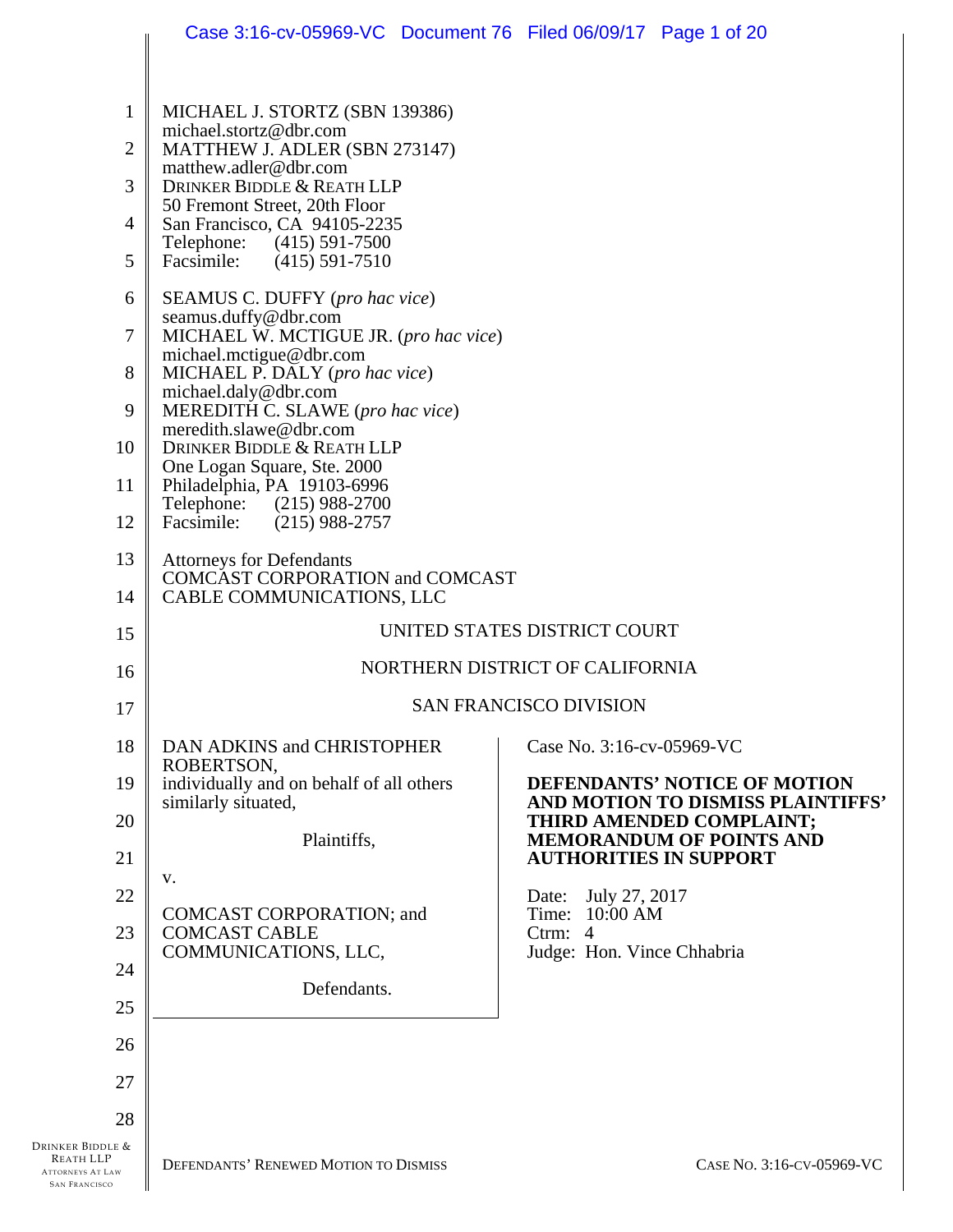|                                                                     |      |           |    |                                       |                          | Case 3:16-cv-05969-VC Document 76 Filed 06/09/17 Page 2 of 20             |      |
|---------------------------------------------------------------------|------|-----------|----|---------------------------------------|--------------------------|---------------------------------------------------------------------------|------|
| 1                                                                   |      |           |    |                                       | <b>TABLE OF CONTENTS</b> |                                                                           |      |
| $\overline{2}$                                                      |      |           |    |                                       |                          |                                                                           | Page |
| 3                                                                   | I.   |           |    |                                       |                          |                                                                           |      |
| 4                                                                   | II.  |           |    |                                       |                          |                                                                           |      |
| 5                                                                   | III. |           |    |                                       |                          |                                                                           |      |
| 6                                                                   |      | A.        |    |                                       |                          | Plaintiffs Have Not Stated A Claim For Breach Of Contract (Count 1) 2     |      |
| 7                                                                   |      | <b>B.</b> |    |                                       |                          | Plaintiffs Have Not Stated A Claim For Breach Of An Implied Duty          |      |
| 8<br>9                                                              |      | C.        |    |                                       |                          | Plaintiffs Have Not Stated A Claim For Consumer Fraud (Counts 4           |      |
| 10                                                                  |      |           | 1. |                                       |                          | Mr. Adkins Lacks Standing To Sue for Consumer Fraud  4                    |      |
| 11                                                                  |      |           | 2. |                                       |                          | Plaintiffs Fail to Show That a Reasonable Consumer Would Be               |      |
| 12<br>13                                                            |      | D.        |    |                                       |                          | Plaintiffs Have Not Stated A Claim For Intentional Misrepresentation      |      |
| 14                                                                  |      | E.        |    |                                       |                          | Plaintiff Robertson's Claims Are Not Pleaded with Particularity (Counts 3 |      |
| 15<br>16                                                            |      | F.        |    |                                       |                          | Plaintiffs' Claims Are Barred By The Voluntary Payment Doctrine (All      |      |
| 17                                                                  |      | G.        |    |                                       |                          | Plaintiffs Have Not Stated A Claim For Equitable Relief (Counts 3 through |      |
| 18                                                                  | IV.  |           |    |                                       |                          |                                                                           |      |
| 19                                                                  |      |           |    |                                       |                          |                                                                           |      |
| 20                                                                  |      |           |    |                                       |                          |                                                                           |      |
| 21                                                                  |      |           |    |                                       |                          |                                                                           |      |
| 22                                                                  |      |           |    |                                       |                          |                                                                           |      |
| 23                                                                  |      |           |    |                                       |                          |                                                                           |      |
| 24                                                                  |      |           |    |                                       |                          |                                                                           |      |
| 25                                                                  |      |           |    |                                       |                          |                                                                           |      |
| 26                                                                  |      |           |    |                                       |                          |                                                                           |      |
| 27                                                                  |      |           |    |                                       |                          |                                                                           |      |
| 28<br>Drinker Biddle &                                              |      |           |    |                                       |                          |                                                                           |      |
| <b>REATH LLP</b><br><b>ATTORNEYS AT LAW</b><br><b>SAN FRANCISCO</b> |      |           |    | DEFENDANTS' RENEWED MOTION TO DISMISS | $-i-$                    | CASE No. 3:16-CV-05969-VC                                                 |      |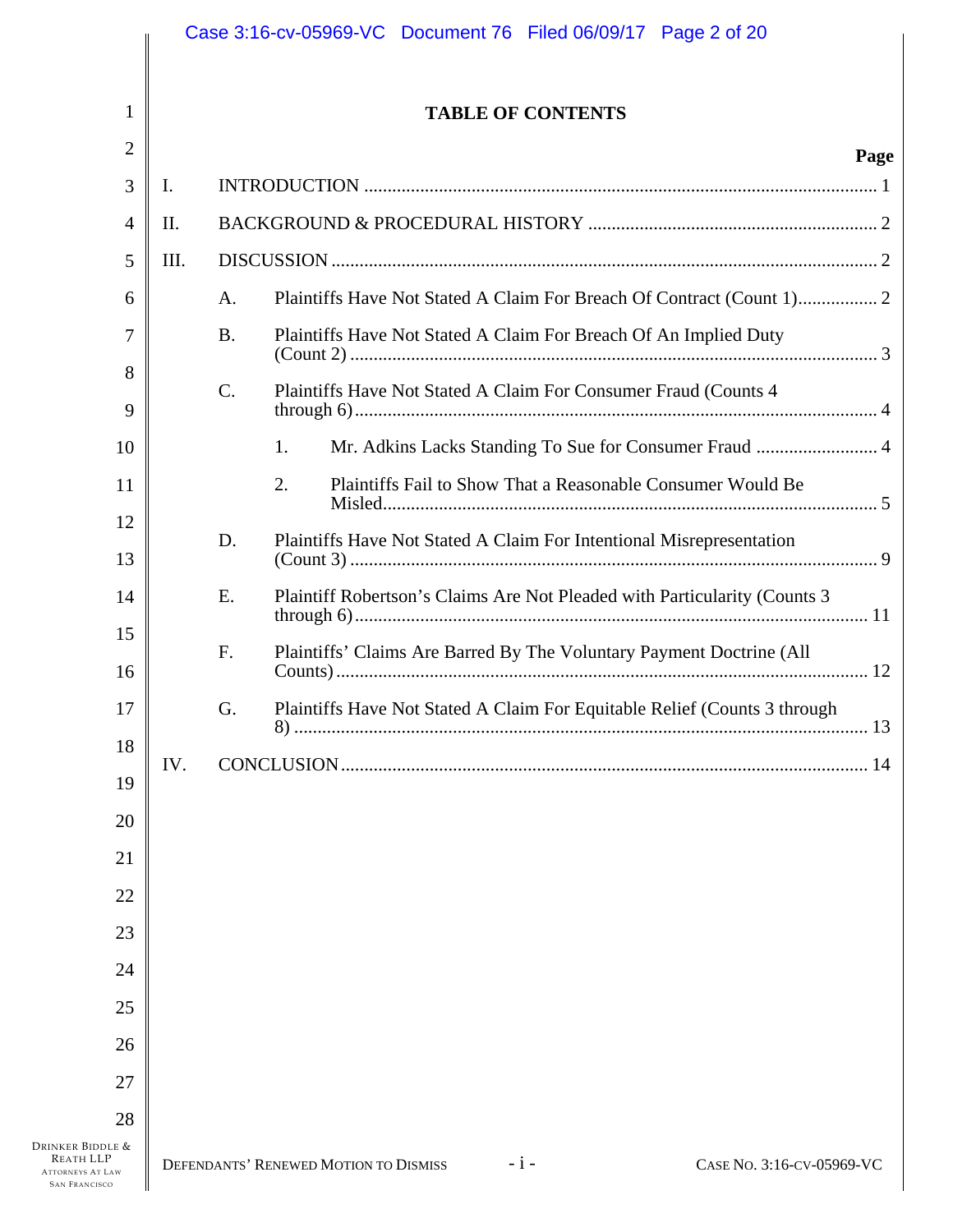|                                                                                  | Case 3:16-cv-05969-VC Document 76 Filed 06/09/17 Page 3 of 20                    |
|----------------------------------------------------------------------------------|----------------------------------------------------------------------------------|
| $\mathbf{1}$                                                                     |                                                                                  |
|                                                                                  | <b>TABLE OF AUTHORITIES</b>                                                      |
| $\overline{2}$                                                                   | Page(s)                                                                          |
| 3                                                                                | <b>CASES</b>                                                                     |
| 4                                                                                | Am. Oil Serv. v. Hope Oil Co.,                                                   |
| 5                                                                                |                                                                                  |
| 6                                                                                | Bell Atlantic Corp. v. Twombly,                                                  |
| 7<br>8                                                                           | Broberg v. Guardian Life Ins. Co. of Am.,                                        |
| 9                                                                                |                                                                                  |
| 10                                                                               | Castagnola v. Hewlett-Packard Co.,                                               |
| 11                                                                               | Childs v. Microsoft Corp.,                                                       |
| 12                                                                               |                                                                                  |
| 13                                                                               | Davis v. HSBC Bank Nevada, N.A.,                                                 |
| 14                                                                               | Durkee v. Ford Motor Co.,                                                        |
| 15                                                                               |                                                                                  |
| 16                                                                               | Ebner v. Fresh, Inc.,                                                            |
| 17                                                                               |                                                                                  |
| 18                                                                               | Freeman v. Priceline.com,                                                        |
| 19                                                                               | Freeman v. Time, Inc.,                                                           |
| 20                                                                               |                                                                                  |
| 21                                                                               | Gardner v. Safeco Ins. Co. of Am.,                                               |
| 22                                                                               |                                                                                  |
| 23                                                                               | Golden Eagle Ins. Co. v. Foremost Ins. Co.,                                      |
| 24                                                                               | Guz v. Bechtel Nat'l, Inc.,                                                      |
| 25                                                                               |                                                                                  |
| 26                                                                               | Janda v. T-Mobile USA, Inc.,                                                     |
| 27                                                                               |                                                                                  |
| 28                                                                               |                                                                                  |
| Drinker Biddle &<br>REATH LLP<br><b>ATTORNEYS AT LAW</b><br><b>SAN FRANCISCO</b> | $-$ ii $-$<br>DEFENDANTS' RENEWED MOTION TO DISMISS<br>CASE No. 3:16-CV-05969-VC |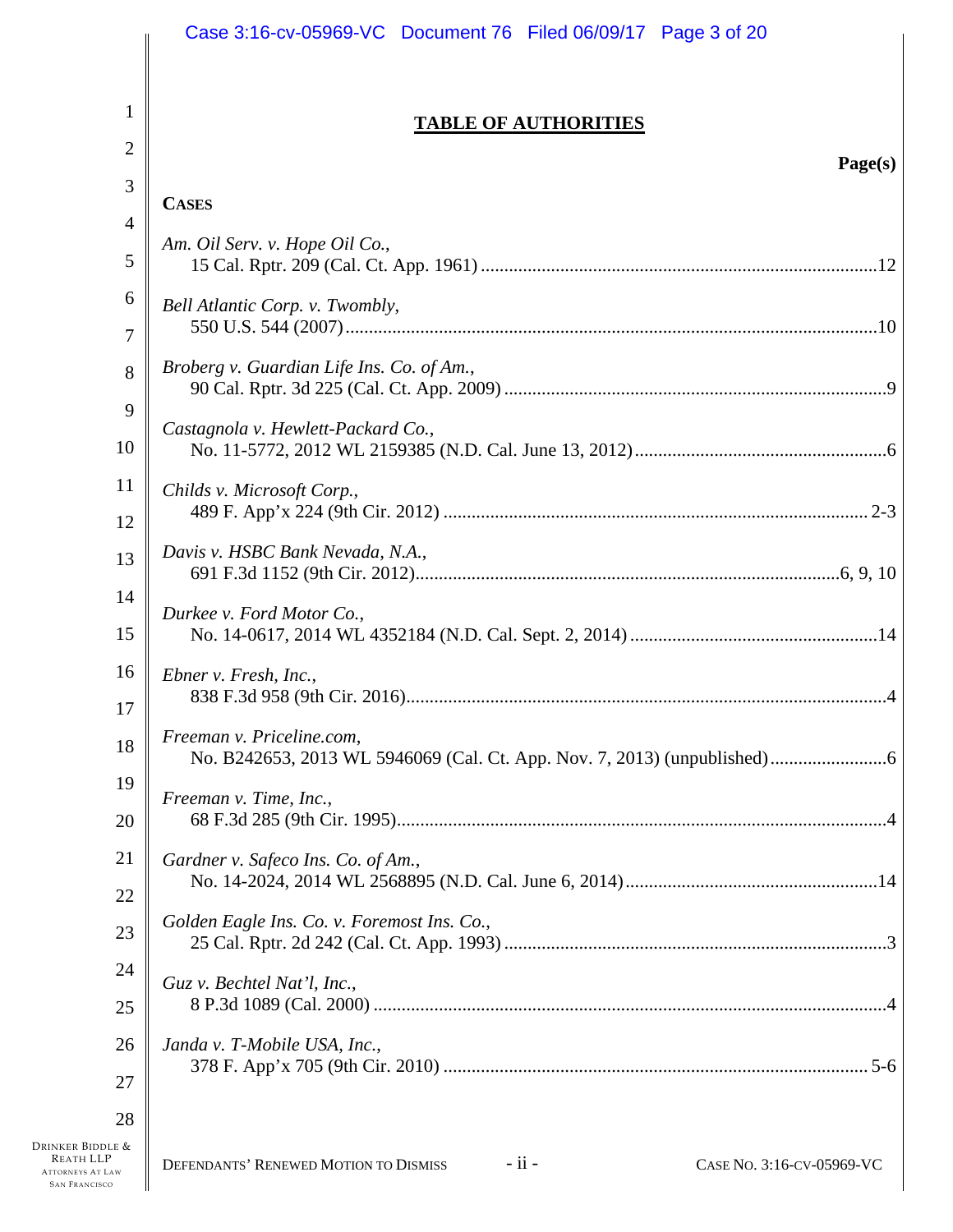|                                                                                  | Case 3:16-cv-05969-VC Document 76 Filed 06/09/17 Page 4 of 20                                          |
|----------------------------------------------------------------------------------|--------------------------------------------------------------------------------------------------------|
| 1<br>$\overline{2}$                                                              | Kearns v. Ford Motor Co.,                                                                              |
| 3                                                                                | Lowden v. T-Mobile USA, Inc.,                                                                          |
| 4<br>5                                                                           | Morales v. Trans World Airlines, Inc.,                                                                 |
| 6<br>7                                                                           | Nguyen v. Nissan N. Am., Inc.,                                                                         |
| 8                                                                                | Noll v. eBay Inc.,                                                                                     |
| 9<br>10                                                                          | Philips v. Ford Motor Co.,                                                                             |
| 11<br>12                                                                         | Plotkin v. Sajahtera, Inc. (2003)                                                                      |
| 13                                                                               | Prudential Home Mortg. Co. v. Superior Court,                                                          |
| 14<br>15                                                                         | Rhynes v. Stryker Corp.,                                                                               |
| 16                                                                               | Robinson Helicopter Co. v. Dana Corp.,                                                                 |
| 17<br>18                                                                         | Schwartz v. Comcast Corp.,                                                                             |
| 19                                                                               | Scott v. Kuhlmann,                                                                                     |
| 20<br>21                                                                         | Speyer v. Avis Rent a Car Sys., Inc.,                                                                  |
| 22                                                                               | 415 F. Supp. 2d 1090 (S.D. Cal. 2005), aff'd, 242 F. App'x 474 (9th Cir. 2007)<br>Steinman v. Malamed, |
| 23<br>24                                                                         |                                                                                                        |
| 25                                                                               | Tomek v. Apple, Inc.,                                                                                  |
| 26                                                                               | W. Gulf Oil Co. v. Title Ins. & Tr. Co.,                                                               |
| 27<br>28                                                                         | Wolf v. Walt Disney Pictures & Television,                                                             |
| Drinker Biddle &<br>REATH LLP<br><b>ATTORNEYS AT LAW</b><br><b>SAN FRANCISCO</b> | - iii -<br>DEFENDANTS' RENEWED MOTION TO DISMISS<br>CASE No. 3:16-CV-05969-VC                          |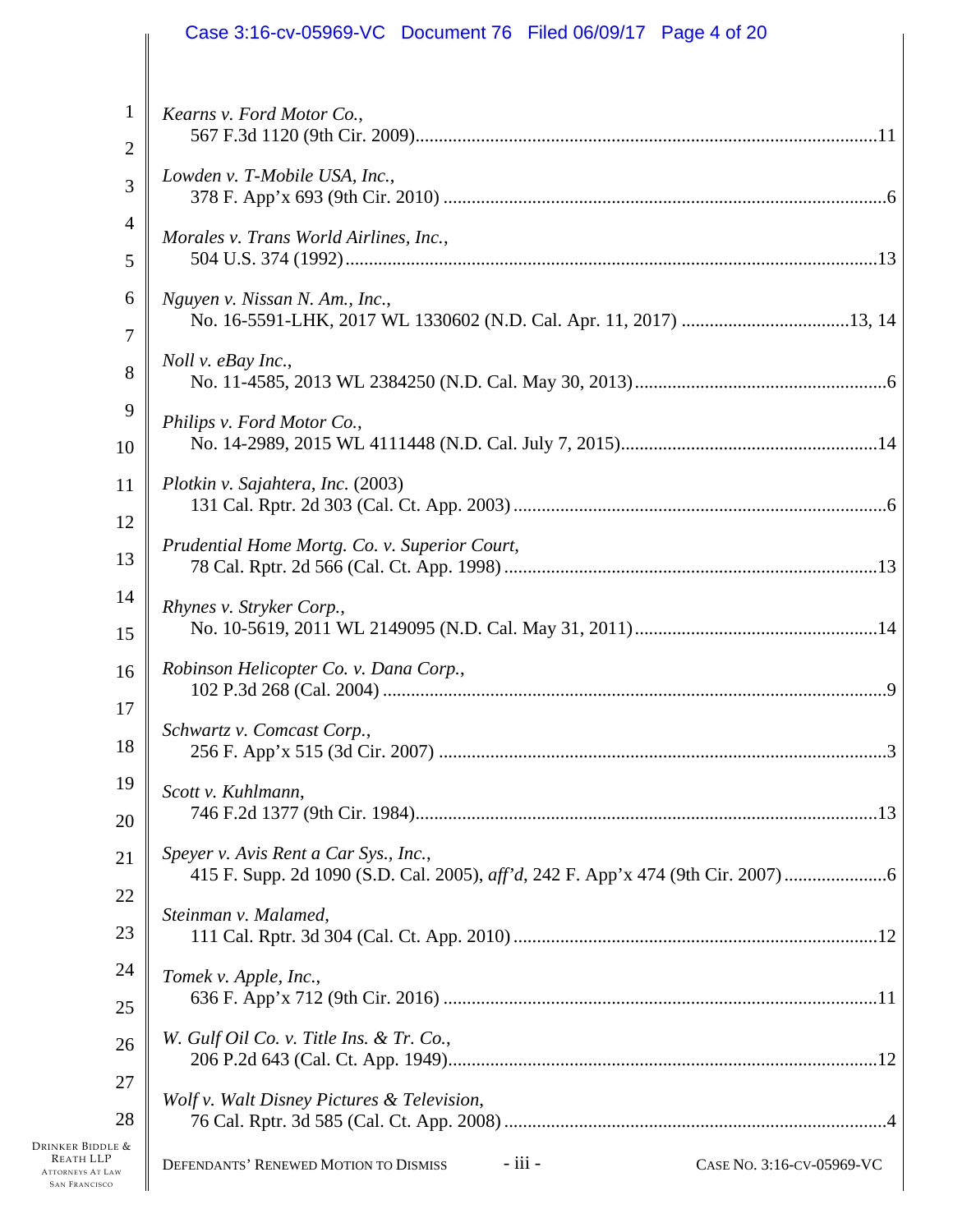|                        | Case 3:16-cv-05969-VC Document 76 Filed 06/09/17 Page 5 of 20                 |  |
|------------------------|-------------------------------------------------------------------------------|--|
| $\mathbf{1}$           | <b>STATUTES, RULES &amp; REGULATIONS</b>                                      |  |
| $\overline{2}$         |                                                                               |  |
| 3                      |                                                                               |  |
| $\overline{4}$         |                                                                               |  |
| 5                      |                                                                               |  |
| 6                      | <b>OTHER AUTHORITIES</b>                                                      |  |
| 7                      | Implementation of Section of the Cable Television Consumer Protection and     |  |
| 8                      | Competition Act of 1992: Rate Regulation,                                     |  |
| 9                      |                                                                               |  |
| 10                     |                                                                               |  |
| 11<br>12               |                                                                               |  |
| 13                     |                                                                               |  |
| 14                     |                                                                               |  |
| 15                     |                                                                               |  |
| 16                     |                                                                               |  |
| 17                     |                                                                               |  |
| 18                     |                                                                               |  |
| 19                     |                                                                               |  |
| 20                     |                                                                               |  |
| 21                     |                                                                               |  |
| 22                     |                                                                               |  |
| 23                     |                                                                               |  |
| 24                     |                                                                               |  |
| 25                     |                                                                               |  |
| 26                     |                                                                               |  |
| 27                     |                                                                               |  |
| 28<br>Drinker Biddle & |                                                                               |  |
| <b>REATH LLP</b>       | DEFENDANTS' RENEWED MOTION TO DISMISS<br>$-iv -$<br>CASE No. 3:16-CV-05969-VC |  |

ATTORNEYS AT LAW SAN FRANCISCO

 $\parallel$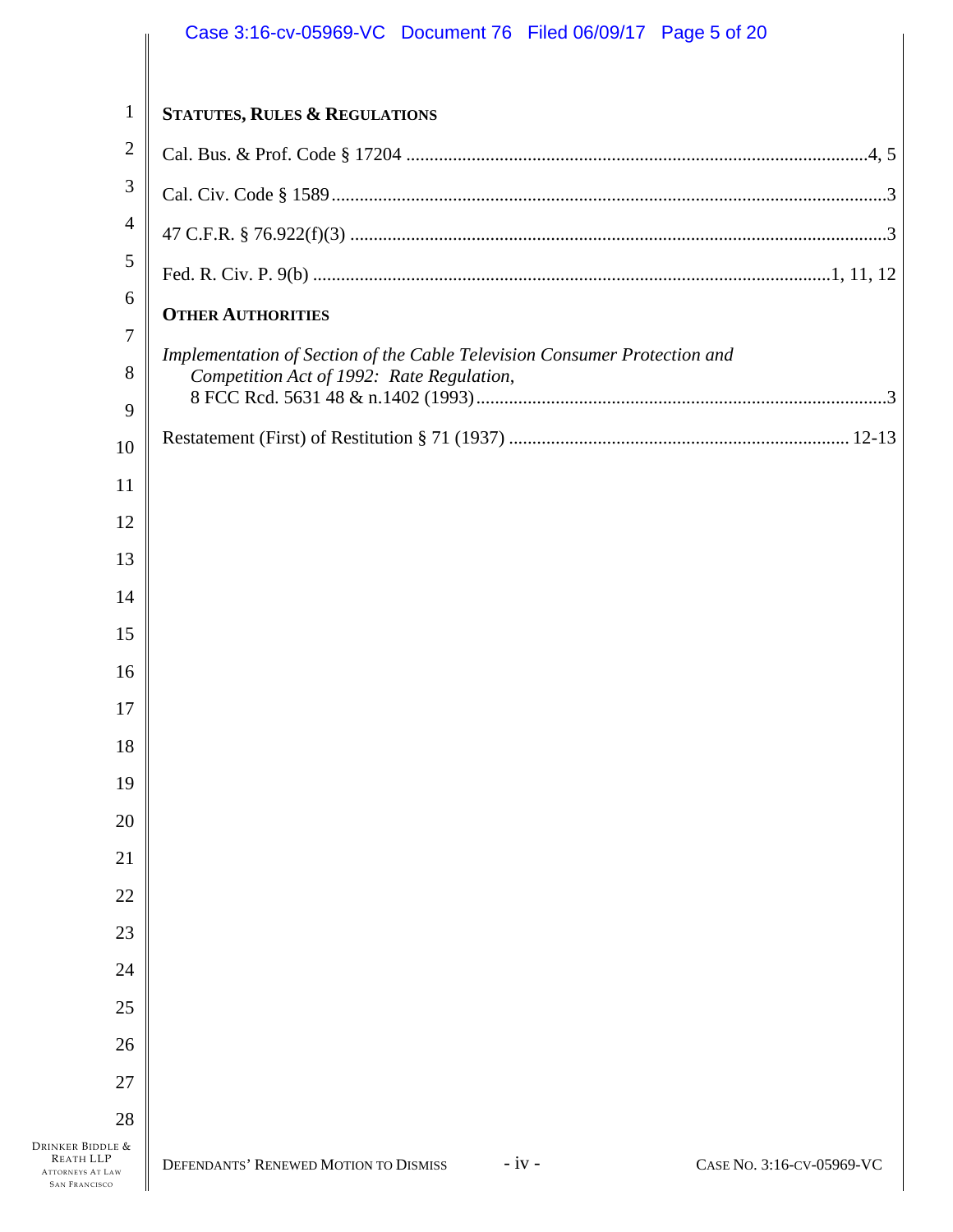| 1                                                                                       | <b>NOTICE OF MOTION TO DISMISS</b>                                                                  |
|-----------------------------------------------------------------------------------------|-----------------------------------------------------------------------------------------------------|
| $\mathbf{2}$                                                                            | TO ALL PARTIES AND THEIR COUNSEL OF RECORD:                                                         |
| 3                                                                                       | PLEASE TAKE NOTICE THAT on July 27, 2017 at 10:00 a.m., or as soon thereafter as                    |
| 4                                                                                       | this matter may be heard before the Honorable Vince Chhabria in Courtroom 4 of the above-           |
| 5                                                                                       | entitled court, located at 450 Golden Gate Ave., 17th Floor, San Francisco, CA 94102,               |
| 6                                                                                       | Defendants Comcast Corporation and Comcast Cable Communications, LLC will and hereby do             |
| 7                                                                                       | move this court for an order dismissing Plaintiffs' Third Amended Complaint.                        |
| 8                                                                                       | This motion seeks dismissal of the Third Amended Complaint on grounds that Plaintiffs               |
| 9                                                                                       | have failed to state a claim on which relief can be granted, see Fed. R. Civ. P. 12(b)(6), and have |
| 10                                                                                      | failed to state with particularity their claims sounding in fraud, see Fed. R. Civ. P. 9(b).        |
| 11                                                                                      | This motion is based upon this Notice, the accompanying Memorandum of Points and                    |
| 12                                                                                      | Authorities, and all papers and pleadings on file or deemed to be on file herein, and such          |
| 13                                                                                      | argument as may be presented at the hearing.                                                        |
| 14                                                                                      | Dated: June 9, 2017<br>DRINKER BIDDLE & REATH LLP                                                   |
| 15                                                                                      |                                                                                                     |
| 16                                                                                      | By: /s/ Michael J. Stortz                                                                           |
| 17                                                                                      | Michael J. Stortz<br>Matthew J. Adler                                                               |
| 18                                                                                      | <b>Attorneys for Defendants</b>                                                                     |
| 19                                                                                      | COMCAST CORPORATION and COMCAST<br>CABLE COMMUNICATIONS, LLC                                        |
| 20                                                                                      |                                                                                                     |
| 21                                                                                      |                                                                                                     |
| 22                                                                                      |                                                                                                     |
| 23                                                                                      |                                                                                                     |
| 24                                                                                      |                                                                                                     |
| 25                                                                                      |                                                                                                     |
| 26                                                                                      |                                                                                                     |
| 27                                                                                      |                                                                                                     |
| 28                                                                                      |                                                                                                     |
| Drinker Biddle &<br><b>REATH LLP</b><br><b>ATTORNEYS AT LAW</b><br><b>SAN FRANCISCO</b> | DEFENDANTS' RENEWED MOTION TO DISMISS<br>CASE No. 3:16-CV-05969-VC<br>$-V -$                        |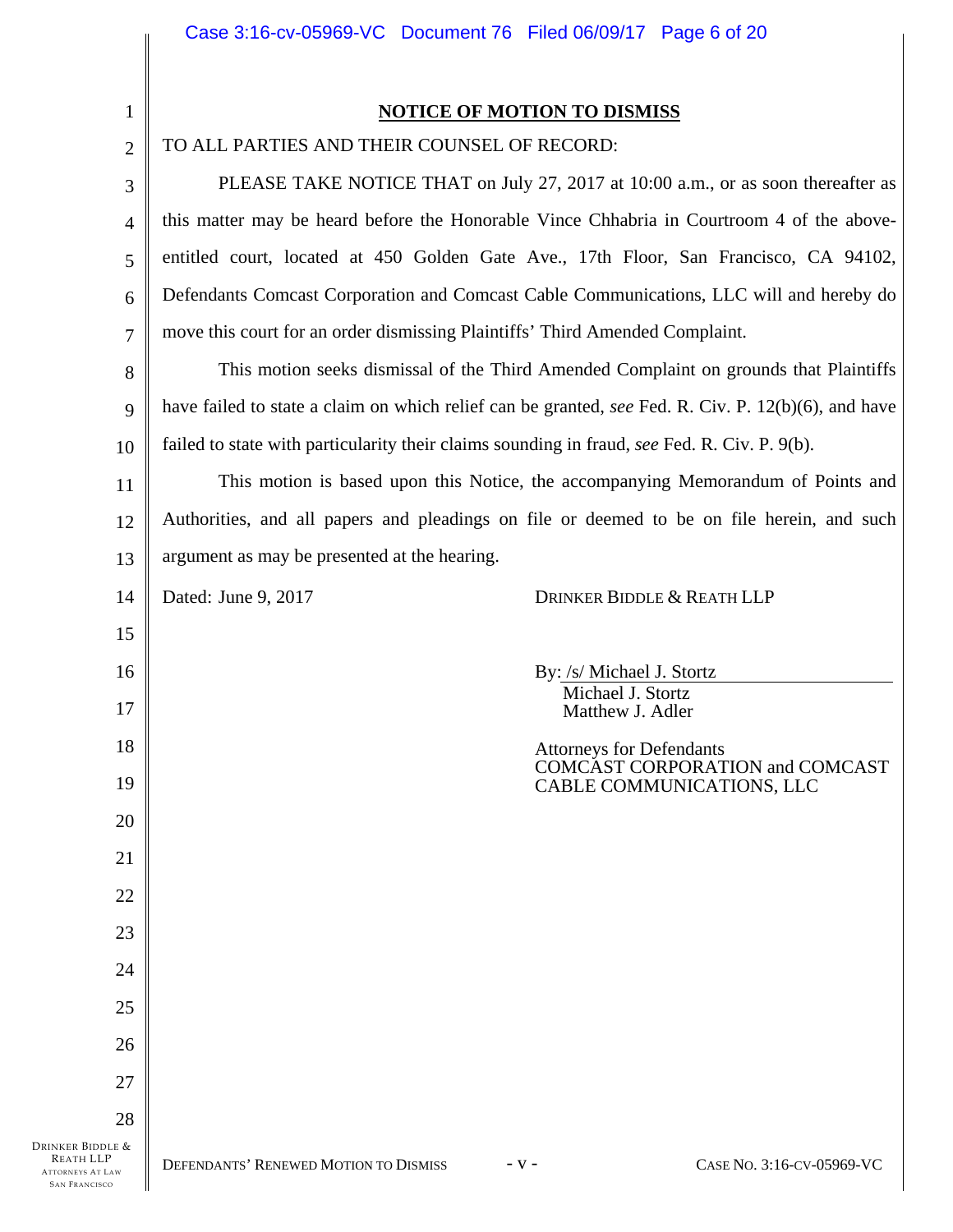# **MEMORANDUM OF POINTS AND AUTHORITIES**

#### **I.**

# **INTRODUCTION**

4 5 6 7 8 9 10 11 12 13 14 15 This Court previously dismissed Plaintiffs' claims "because they ha[d] not alleged with adequate specificity how they, in particular, were deceived about the fees at issue." Dkt. 64 at 1. They have responded to that order in dramatically different ways. On the one hand, Mr. Adkins has supplied detailed allegations regarding his ordering process—so much detail, in fact, that it is now clear beyond peradventure that he was aware of all relevant facts regarding the Broadcast TV and Regional Sports Fees (*i.e.*, their existence, their amount, and the fact that they were subject to change during his Term Contract period) before even beginning the process of ordering, installing, and activating service. In other words, he has pleaded himself out of court. On the other hand, perhaps as a hedge against the dismissal of Mr. Adkins' claims, Mr. Robertson does not say what disclosures he viewed, what contract terms he accepted, or, for that matter, *how* he signed up for service. (He alleges that it may have been online, and then again that it may have been via a chat. *See* TAC ¶ 66.) In other words, he has still not satisfied Rule 9(b).

16 17 18 19 20 21 22 23 24 25 26 27 28 But even from the bare facts Mr. Robertson alleges, it is clear that all of Plaintiffs' claims should be dismissed. Their new intentional misrepresentation claim fails for the same reason that their consumer-fraud actions do, and their claims for injunctive and declaratory relief founder on the availability of an obvious and adequate remedy at law. As for their breach of contract claims, Plaintiffs still allege that the two fees violated a Subscriber Agreement that expressly allowed Comcast to assess "all charges associated with the Service(s), including, but not limited to  $\dots$ permitted fees and cost recovery charges," and violated a Term Agreement that disclosed that "Equipment, installation, taxes and fees, including Broadcast TV Fee (currently up to \$6.50/mo.), [and] Regional Sports Fee (currently up to \$4.50/mo.) . . . are extra" and "subject to change during and after the term of this Agreement." And as for their implied duty claims, they persist in trying to use an implied duty to supplant their express agreements. In short, repeated revisions and recent additions have not shored up their claims. Because another amendment would be futile, their Third Amended Complaint ("TAC") should be dismissed with prejudice.

1

2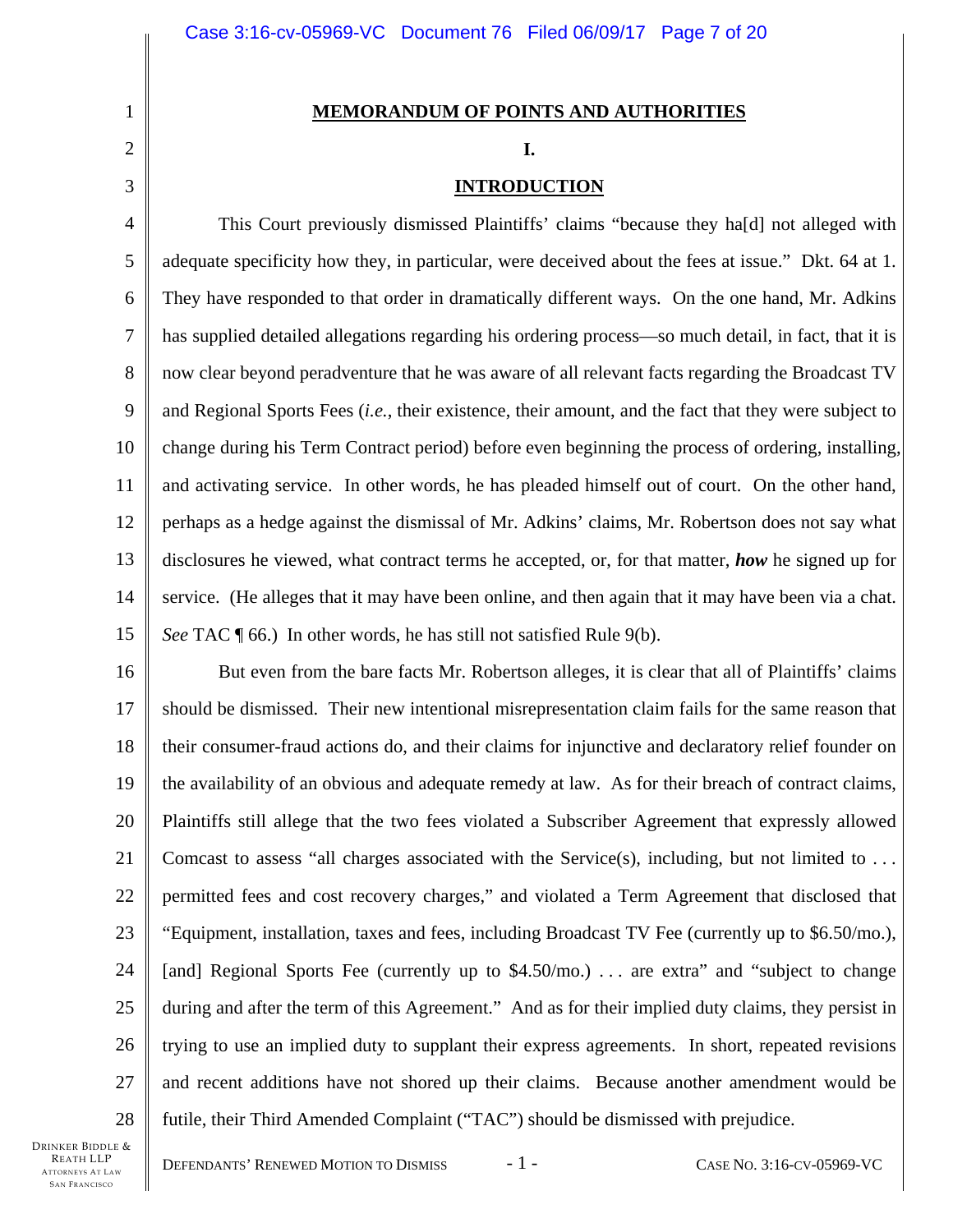**II.** 

# **BACKGROUND & PROCEDURAL HISTORY**

3 4 5 6 7 8 9 10 11 12 13 14 15 16 17 18 Dan Adkins, Christopher Robertson, and six non-California Plaintiffs filed this action in October 2016. They asserted breach-of-contract, good faith and fair dealing, unjust enrichment, and consumer fraud claims under the law of their home states. Defendants moved to dismiss their Second Amended Complaint, pointing out that: (1) this Court lacked personal jurisdiction over the claims of the non-California Plaintiffs; (2) this Court lacked personal jurisdiction over claims against Comcast Corporation, which has no suit-related contacts with the State of California; (3) the conduct at issue—charging and adjusting Broadcast TV and Regional Sports Fees—was expressly permitted by the parties' agreements; (4) Plaintiffs' good faith and fair dealing claims were impermissible attempts to re-write those agreements; (5) Plaintiffs had failed to demonstrate a likelihood that a reasonable consumer would be misled by the fee disclosures that had been presented to them; and (6) Plaintiffs were not entitled to equitable relief (whether in the form of an injunction, restitution, disgorgement, or otherwise) because they possessed an adequate remedy at law. The Court heard argument and then: (1) dismissed the non-California Plaintiffs' claims for lack of personal jurisdiction; and (2) dismissed the California Plaintiffs' claims, albeit without prejudice, for failure to state a claim. *See* Dkt. 64 at 1.<sup>1</sup> Plaintiffs filed the TAC on May 16, 2017.

20

19

1

2

21

## **DISCUSSION**

**III.** 

# **A. Plaintiffs Have Not Stated A Claim For Breach Of Contract (Count 1)**

22 23 24 Plaintiffs' breach of contract claims should be dismissed because nothing in the Subscriber Agreement or Term Agreement prohibits Comcast from charging the Broadcast TV Fee or Regional Sports Fee. *See Childs v. Microsoft Corp.*, 489 F. App'x 224, 225 (9th Cir. 2012)

25

26 27  $\overline{1}$ 1 The Court denied the request to dismiss claims against Comcast Corporation for lack of personal jurisdiction, concluding that it was a party to Plaintiffs' Subscriber Agreements. *See* Dkt. 64 at 1. Comcast Corporation denies that it is a party to that agreement and hereby preserves its right to seek further review of that jurisdictional issue. In light of the Court's ruling, however, Comcast Corporation joins here in seeking dismissal with prejudice of Plaintiffs' claims.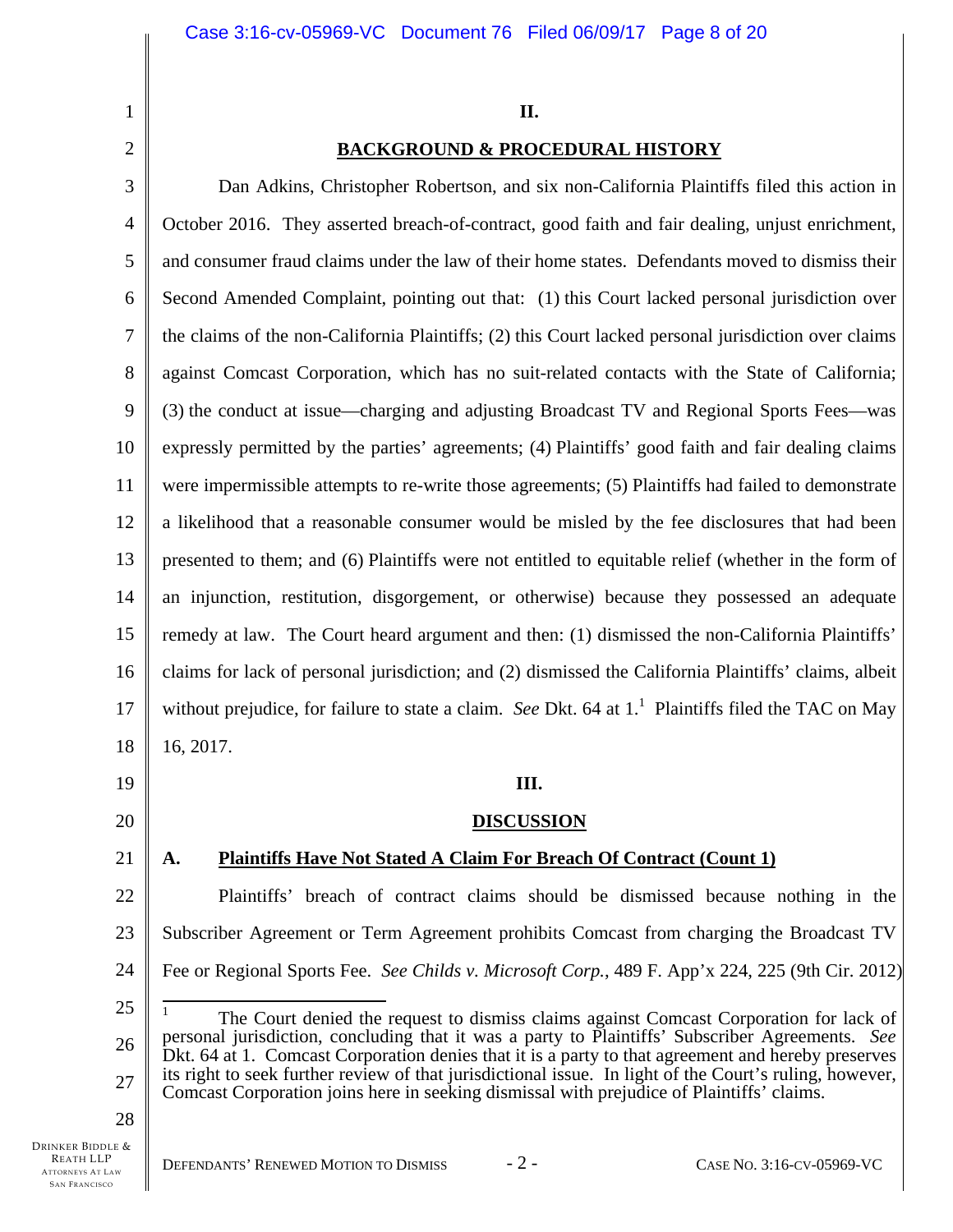| $\mathbf{1}$   | ("Childs failed to state a claim for breach because he did not cite a provision of that contract                                                                                                                                                                                                     |
|----------------|------------------------------------------------------------------------------------------------------------------------------------------------------------------------------------------------------------------------------------------------------------------------------------------------------|
| $\overline{2}$ | that Microsoft violated."). On the contrary, the Subscriber Agreement states that subscribers                                                                                                                                                                                                        |
| 3              | "agree to pay all charges associated with the Service(s), including, but not limited to                                                                                                                                                                                                              |
| $\overline{4}$ | permitted fees and cost recovery charges." TAC Ex. A $\P$ 2(a). Because the FCC has held that                                                                                                                                                                                                        |
| 5              | retransmission consent costs may be passed through to subscribers, <sup>2</sup> it is indisputable that these                                                                                                                                                                                        |
| 6              | fees are "permitted fees and cost recovery charges." The Term Agreements are also clear, as they                                                                                                                                                                                                     |
| 7              | identify both the Broadcast TV Fee and Regional Sports Fee by name, explain that they "are extra"                                                                                                                                                                                                    |
| 8              | (i.e., above and beyond the base price), and note that they are "subject to change during and after                                                                                                                                                                                                  |
| 9              | the term of this Agreement." TAC Ex. $P \P 4^3$ In short, Plaintiffs cannot identify any provision of                                                                                                                                                                                                |
| 10             | any contract that was breached by anyone. <sup>4</sup> This claim should therefore be dismissed.                                                                                                                                                                                                     |
| 11             | <b>B.</b><br><b>Plaintiffs Have Not Stated A Claim For Breach Of An Implied Duty (Count 2)</b>                                                                                                                                                                                                       |
| 12             | Plaintiffs' claim for breach of the implied duty of good faith and fair dealing should be                                                                                                                                                                                                            |
| 13             | dismissed because they would use that claim to rewrite their contracts. The duty of good faith                                                                                                                                                                                                       |
| 14             | and fair dealing requires only that a party with discretion under a contract must exercise that                                                                                                                                                                                                      |
| 15             | discretion reasonably rather than arbitrarily, capriciously, or maliciously. What it does not do is                                                                                                                                                                                                  |
| 16             |                                                                                                                                                                                                                                                                                                      |
| 17             | $\mathfrak{2}$<br>In re Implementation of Section of the Cable Television Consumer Protection and<br>Competition Act of 1992: Rate Regulation, 8 FCC Rcd. 5631, 5967 [9] 545-48 & n.1402 (1993);<br>see also 47 C.F.R. § 76.922(f)(3) (listing "[r]etransmission consent fees" as an "external cost" |
| 18             | that may be "passed-through" to subscribers).                                                                                                                                                                                                                                                        |
| 19<br>20       | Although Mr. Robertson claims that he did not receive his Term Agreement until months<br>after his service was installed, he admits that he saw essentially the same ordering pages that Mr.                                                                                                         |
| 21             | Adkins did. See TAC 160. Those ordering pages included an order-submittal page with a<br>hyperlink reference to a "Minimum Term Agreement" that informs subscribers that their services                                                                                                              |
| 22             | are subject to a minimum term agreement; and that failure to cancel the Term Agreement within<br>30 days of activation of their cable service will constitute acceptance of the Term Agreement's<br>provisions. TAC Exs. K, L. Having been informed of the agreement's existence and told that       |
| 23             | receiving service for 30 days would manifest his assent, they cannot now suggest that they did not<br>accept those agreements. See Golden Eagle Ins. Co. v. Foremost Ins. Co., 25 Cal. Rptr. 2d 242,                                                                                                 |
| 24             | 251 (Cal. Ct. App. 1993); Cal. Civ. Code § 1589; see also Schwartz v. Comcast Corp., 256 F.<br>App'x 515, 518 (3d Cir. 2007) (awareness of the existence of an agreement, coupled with                                                                                                               |
| 25             | acceptance of service under that agreement, was sufficient to bind customer to that agreement).<br>Moreover, <b>both</b> Plaintiffs acknowledge that they were able to access their respective Term                                                                                                  |
| 26             | Agreements via "the Comcast customer web portal." TAC ¶ 47 (Adkins) (footnote omitted);<br>accord id. ¶ 86 (Robertson).                                                                                                                                                                              |
| 27             | To the extent Plaintiffs seek to assert that any advertised prices are part of their "contract,"<br>that contention is foreclosed by their agreements' integration clauses. See TAC Ex. A $\P$ 15(a).                                                                                                |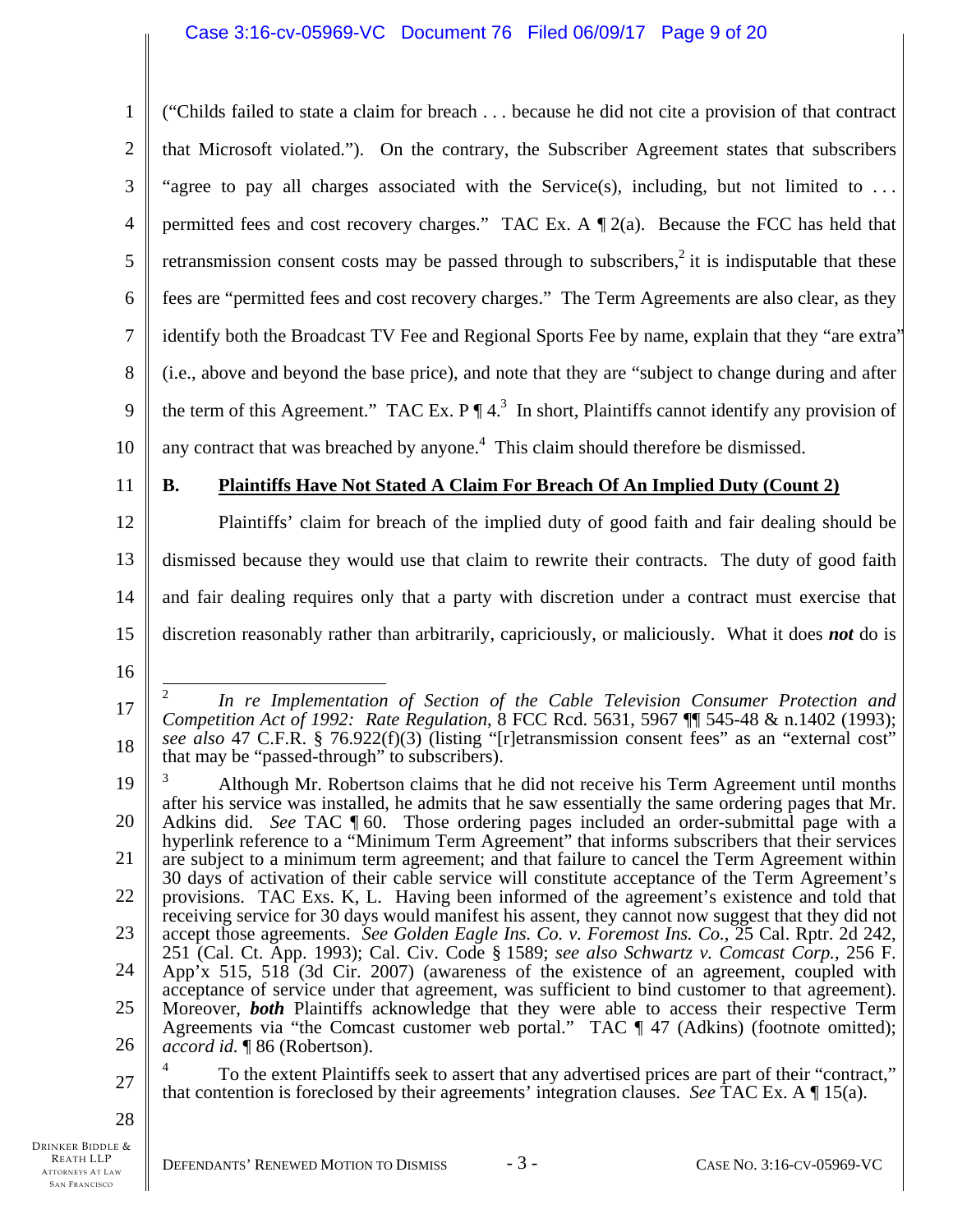override the express terms of a contract or supply additional substantive obligations beyond those stated in the contract itself. *See, e.g.*, *Guz v. Bechtel Nat'l, Inc.*, 8 P.3d 1089, 1110 (Cal. 2000).

Yet that is precisely what Plaintiffs would do here. All of the conduct that they cite in support of this claim—requiring payment of charges above and beyond the base monthly price of service, structuring those charges as discrete fees related to the carriage of broadcast channels and regional sports programming, and increasing the fees during term contract periods—is expressly addressed and permitted by the parties' contracts. *See, e.g.*, TAC ¶¶ 140-45; Section III.A, *supra*. As a matter of law, then, those allegations cannot support a claim for breach of this implied duty.<sup>5</sup>

9

1

2

3

4

5

6

7

8

# **C. Plaintiffs Have Not Stated A Claim For Consumer Fraud (Counts 4 through 6)**

10 11 12 13 To state a claim under California's consumer-fraud statutes, Plaintiffs must plead facts showing that a reasonable consumer would have been misled by the representations in question,<sup>6</sup> and that he "has suffered injury in fact and has lost money or property *as a result of*" the challenged practice.<sup>7</sup> Here, Plaintiffs have not done and cannot do either, let alone both.

14

# **1. Mr. Adkins Lacks Standing To Sue for Consumer Fraud**

15 16 17 18 19 20 21 In the TAC, Mr. Adkins freely admits that he saw and read the "Pricing & Other Info." disclosure before he even began the online ordering process for his Comcast cable package. Specifically, he admits that he read through the "Pricing & Other Info." disclosure paragraph displayed at Exhibit F. *See* TAC ¶ 24 & Ex. F. Indeed, Mr. Adkins goes so far as to admit that he has read that entire disclosure (in order to find information included at the end of the paragraph) and compared two different iterations of it to ensure that they were identical. *Id.* Having done so, Mr. Adkins knew—before even adding a single item to his order—(1) that he would be charged a

22

- 26 6 *See, e.g.*, *Ebner v. Fresh, Inc.*, 838 F.3d 958, 965 (9th Cir. 2016); *Freeman v. Time, Inc.*, 68 F.3d 285, 289 (9th Cir. 1995) (UCL, CLRA, and FAL claims).
	- *See* Cal. Bus. & Prof. Code § 17204 (emphasis added).

28

27

<sup>23</sup>  24 25  $\overline{a}$ 5 In opposing the first Motion to Dismiss, Plaintiffs argued that they could use the covenant of good faith and fair dealing to rewrite their contracts because those contracts are illusory. *See* Dkt. No. 59 at 12 (citing *Wolf v. Walt Disney Pictures & Television*, 76 Cal. Rptr. 3d 585, 598 (Cal. Ct. App. 2008)). That argument fails, however, because whether a contract is illusory turns on whether it is "supported by adequate consideration," *Wolf*, 76 Cal. Rptr. 3d at 598, and Plaintiffs do not even purport to challenge the adequacy of consideration here.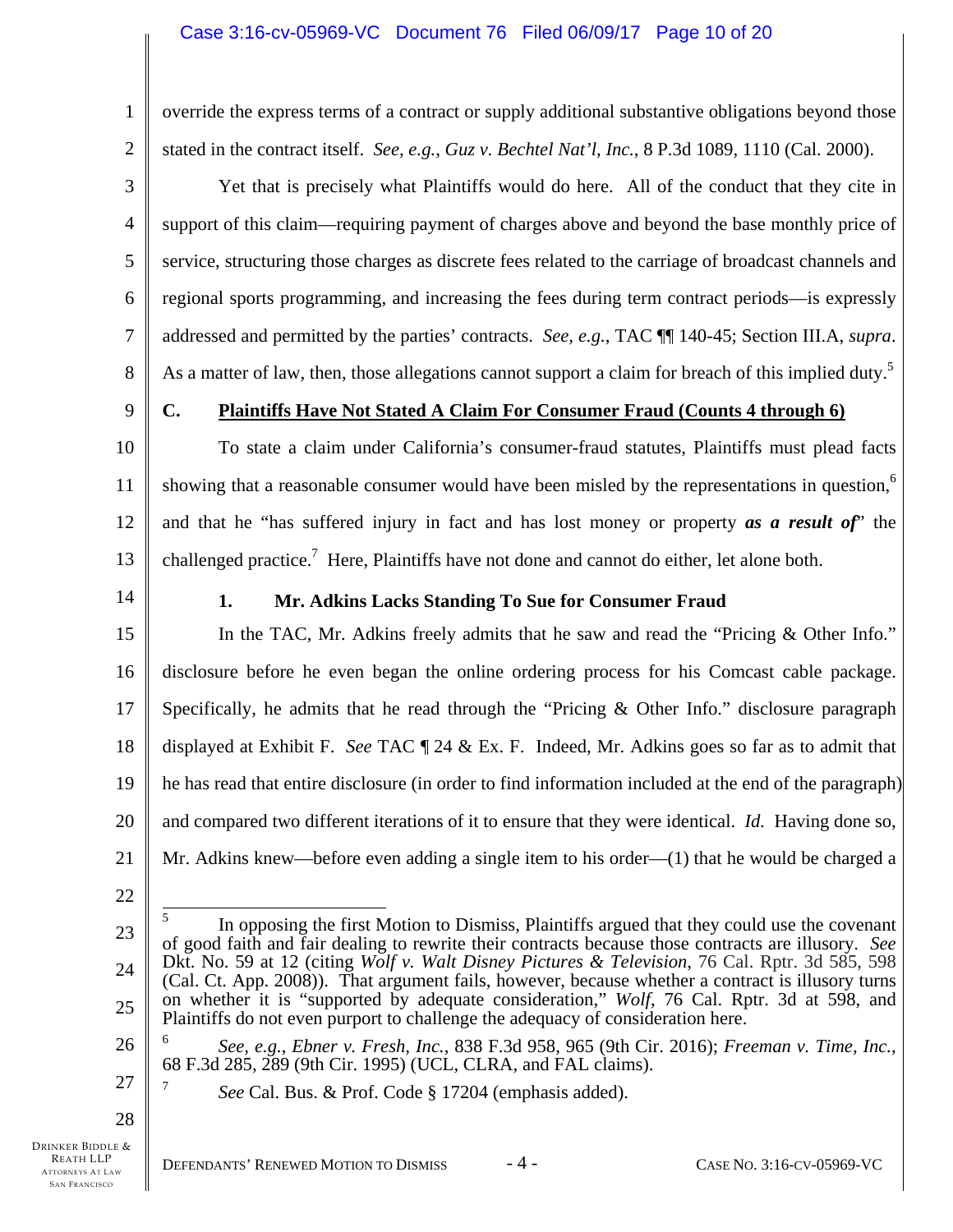1 2 3 4 5 6 "Broadcast TV Fee" and a "Regional Sports Fee"; (2) the approximate amount of the fees (\$5.00 and \$3.00, respectively); (3) that those fees were "extra;" and (4) that the amount of the fees was "subject to change *during and after the promo*" period. *Id.* Ex. F (emphasis added). Given that disclosure, he has absolutely no basis for claiming that he "lost money or property *as a result of*" any alleged inadequacy in the existence, placement, or prominence of the disclosure. Cal. Bus. & Prof. Code § 17204 (emphasis added).

7

# **2. Plaintiffs Fail to Show That a Reasonable Consumer Would Be Misled**

8 9 10 11 12 13 14 15 16 Largely ignoring the significance of the many disclosures during the purchasing process, Plaintiffs instead focus on how the "base monthly total" price—*i.e.*, the price before taxes, fees, equipment charges, and one-time charges—is displayed on a few screens during that process. That base price is displayed in a "My Order Summary" box that appears on the right side of a few interstitial pages. *See* TAC Exs. G-I. In that box, there is a line item for "Monthly Total," which a pop-up defines as "the *base* monthly total of all recurring charges for the services you have selected." TAC Ex. J (emphasis added). That price, the pop-up further explains, "does not include tax or one-time charges (such as installation or Pay-Per-View fees) that may appear on individual bills." *Id.*

17 18 19 20 21 22 Plaintiffs contend that this description is misleading because it does not reference the Broadcast TV and Regional Sports Fees. TAC ¶ 31. That is wrong for several reasons. First, even when viewed in isolation, the My Order Summary box and pop-up are not misleading because they present only the "*base*" monthly charge, not an all-in monthly total for service—a fact which is reinforced by the notation that taxes and various other charges are not included. TAC Ex. J.

23 24 25 26 27 28 Second, and more importantly, Plaintiffs' argument rests on cherry-picking isolated segments of the ordering process rather than analyzing the experience as a whole. Such selective myopia is inconsistent with California law, which instead requires courts to evaluate the entire continuum of communications—in context—to determine whether they would be materially misleading to a *reasonable* consumer. *See, e.g.*, *Janda v. T-Mobile USA, Inc.*, 378 F. App'x 705, 707 (9th Cir. 2010) (affirming dismissal of CLRA, UCL and FAL claims because, although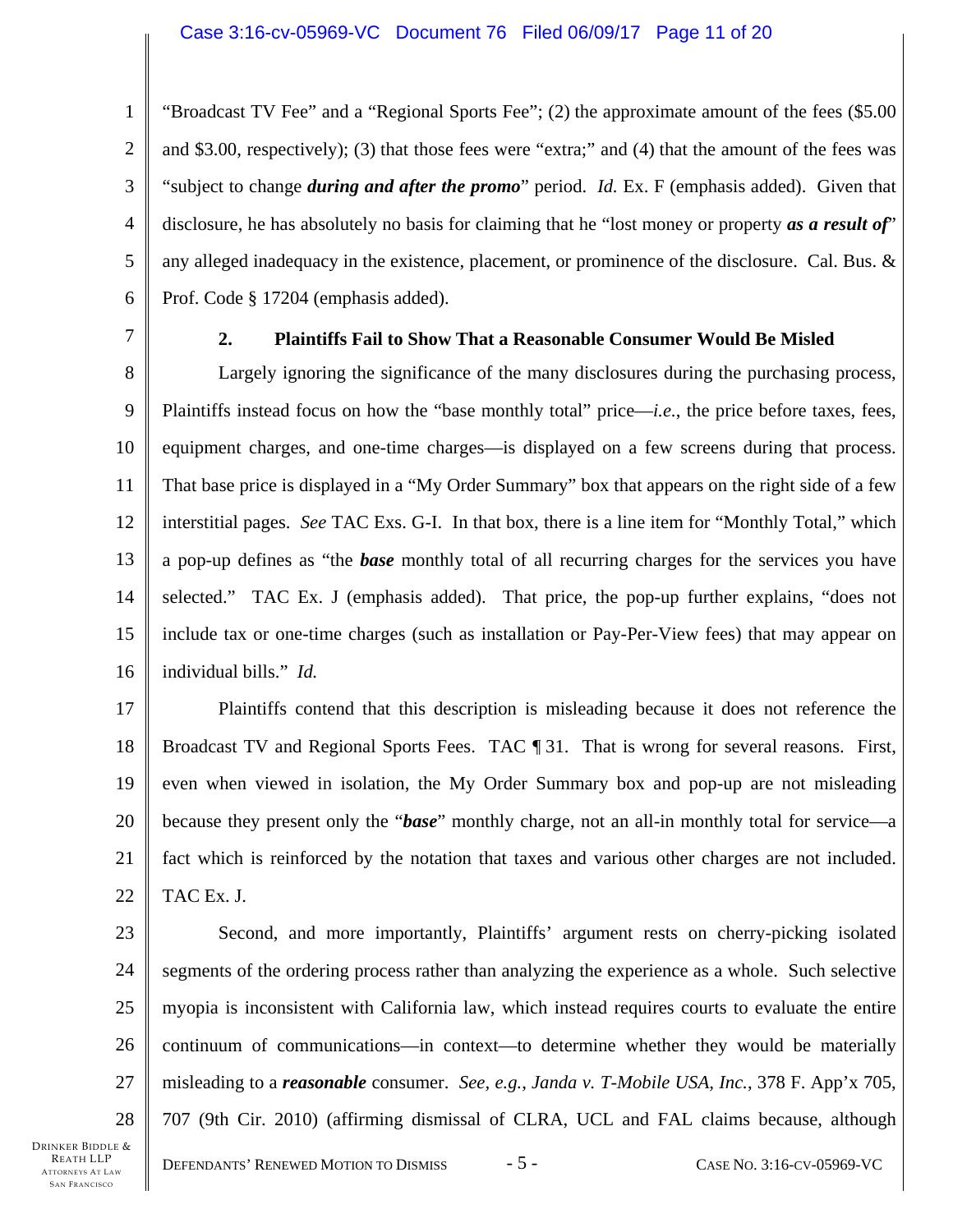# Case 3:16-cv-05969-VC Document 76 Filed 06/09/17 Page 12 of 20

1 2 3 4 5 6 7 8 9 10 11 12 certain fees were not included in the advertised price of service, those fees were disclosed in the "terms and conditions" portion of customer's contract); *Castagnola v. Hewlett-Packard Co.*, No. 11-5772, 2012 WL 2159385, at \*9-10 (N.D. Cal. June 13, 2012) (online offer was not deceptive, despite not disclosing the price of the service on the face of the website, because there were repeated references on the web site to an "offer details" link that a customer could click on to see the fees); *Freeman v. Priceline.com*, No. B242653, 2013 WL 5946069, at \*7 (Cal. Ct. App. Nov. 7, 2013) (unpublished) (rejecting claim that television ads were deceptive for failing to include disclosures of additional fees beyond advertised price because the ads "in no way enable a customer to bypass or otherwise avoid the multiple disclosures on Priceline's Web site"); *see also Lowden v. T-Mobile USA, Inc.*, 378 F. App'x 693, 695 (9th Cir. 2010) (applying Washington's "reasonable consumer" test to dismiss consumer fraud claims because the defendant's contract "adequately disclosed that it would pass along regulatory fees  $\dots$  to its customers").<sup>8</sup>

13 14 15 16 17 Third, when the order summary box and associated information are considered as part of the broader ordering process—as they must be under California law—it becomes clear that no reasonable consumer could be misled as to the existence or nature of the Broadcast TV and Regional Sports Fees. As Defendants explained more fully in their first Motion to Dismiss, that process is awash with disclosures, starting with Comcast's advertising materials, continuing

- 18
- 19

<sup>20</sup>  21 22 23 24 25 26 27  $\frac{1}{2}$ 8 *See also Davis v. HSBC Bank Nevada, N.A.*, 691 F.3d 1152, 1162 (9th Cir. 2012) (failure to disclose that credit card had an annual fee held not to violate the FAL because consumers knew there would be "numerous other costs of owning a credit card" and that the addition of an annual fee would not so change the calculus for a reasonable consumer as to be deceptive); *Castagnola v. Hewlett-Packard Co.*, No. 11-5772, 2012 WL 2159385, at \*9-10 (N.D. Cal. June 13, 2012) (online offer was not deceptive, despite not disclosing price of service on the face of the website, because there were repeated references on the website to an "offer details" hyperlink that would display the fees when clicked on); *Speyer v. Avis Rent a Car Sys., Inc.*, 415 F. Supp. 2d 1090, 1100 (S.D. Cal. 2005) (rejecting UCL challenge to cost recovery fee not reflected in base rate for rental cars), *aff'd*, 242 F. App'x 474 (9th Cir. 2007); *Noll v. eBay Inc.*, No. 11-4585, 2013 WL 2384250, at \*5 (N.D. Cal. May 30, 2013) (failure to note in the body of fee schedule that certain fees would recur on a monthly basis held not deceptive because "[t]he disclosure appears at the end of the Fee Schedules in a section entitled 'The fine print[,]' . . . [which] follows the fee tables, appears in the same font as the rest of the fee schedule, bears a bolded title, and is relatively short"); *cf. Plotkin v. Sajahtera, Inc.* (2003) 131 Cal. Rptr. 2d 303, 312 (Cal. Ct. App. 2003) ("there is no requirement [in the UCL] that reasonable notice has to be the best possible notice").

<sup>28</sup>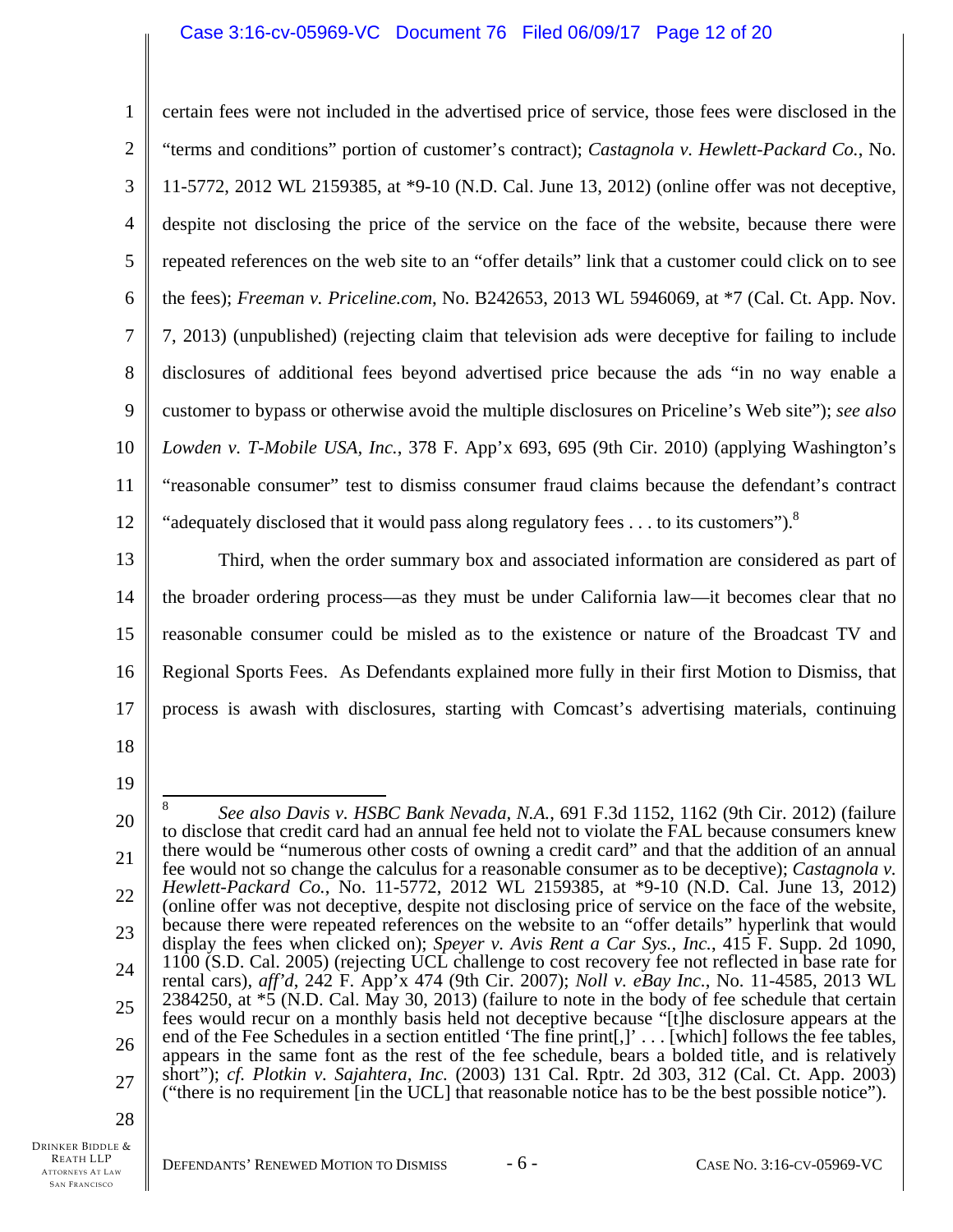# Case 3:16-cv-05969-VC Document 76 Filed 06/09/17 Page 13 of 20

through the ordering process, and lasting throughout the subscriber's first 30 days of service, during which she can cancel her service without any cost or penalty. *See generally* Dkt. 46 at 3-7.

3 4 5 6 7 8 9 10 11 12 13 14 As just noted, that process begins with advertising material that discloses the existence and amount of the fees and, most importantly for present purposes, that they are "extra." *See, e.g.*, TAC Ex. S. The online ordering process (which Plaintiffs utilized here) continues with a package-selection page where all available packages are laid out in rows, with each row containing a disclosure embedded in a "Pricing & Other Info." hyperlink that is located directly below the "Add to Cart" button. *Id.* Ex. E. That disclosure, which Mr. Adkins acknowledges having read, informs customers of the existence of the fees, their then-prevailing amount, and that they are "extra, and subject to change during and after the promo." *Id.* Ex. F. As Plaintiffs admit, that cable package-selection page, with the disclosure just described, comes *before* the webpage on which the "My Order Summary" box first appears. *Id.*  $\P$  28.<sup>9</sup> Accordingly, by the time a prospective subscriber would have seen the "My Order Summary" box showing her base monthly price, she would already have received notice that the displayed base price was not all-inclusive.

15 16 17 18 19 Were that not enough, the cascade of disclosures continues through the remainder of the purchasing process. For example, before submitting an order, a prospective subscriber must check a box indicating that she has "read and agree[d] to the Comcast Agreement for Residential Services" and has "read and agree[d] to the terms of the Minimum Term Agreement." *Id.* Ex. K.<sup>10</sup> The phrases "Comcast Agreement for Residential Services" and "Minimum Term

28

1

<sup>20</sup>  21 22 23 24 25  $\overline{a}$ 9 Plaintiffs' desire for a tunnel-vision focus on particular aspects of the ordering process is especially evident in their complaint about the lack of a Broadcast TV and Regional Sports Fee disclosure on the "TV Options" and "Internet Options" screens during that process. TAC  $\P$  28-29. When those pages are considered in context, however, the reason for that is obvious: those fees are not in any way related to the content of either page. For example, the TV Options page allows a customer to choose how many TVs she would like to connect, and whether she would like to add premium channels like HBO or Showtime. TAC Ex. J; *see also id.* Ex. G (same page, sans pop-up). The TV Options page, in other words, does not allow customers to select (or modify their selection of) a TV package containing broadcast or regional sports stations. *See* TAC Exs. G, J. The Internet Options page is even less germane, as it allows customers to choose what modem/Wi-Fi equipment they will use to receive internet service. *Id.* Ex. H.

<sup>26</sup>  27 The order submittal page provides additional, similar notices that the customer's bill will include additional fees and charges. For example, there is a statement at the bottom of the page alerting customers that "[e]quipment, installation, taxes and fees, including regulatory recovery fees and other applicable charges extra." TAC Ex. K.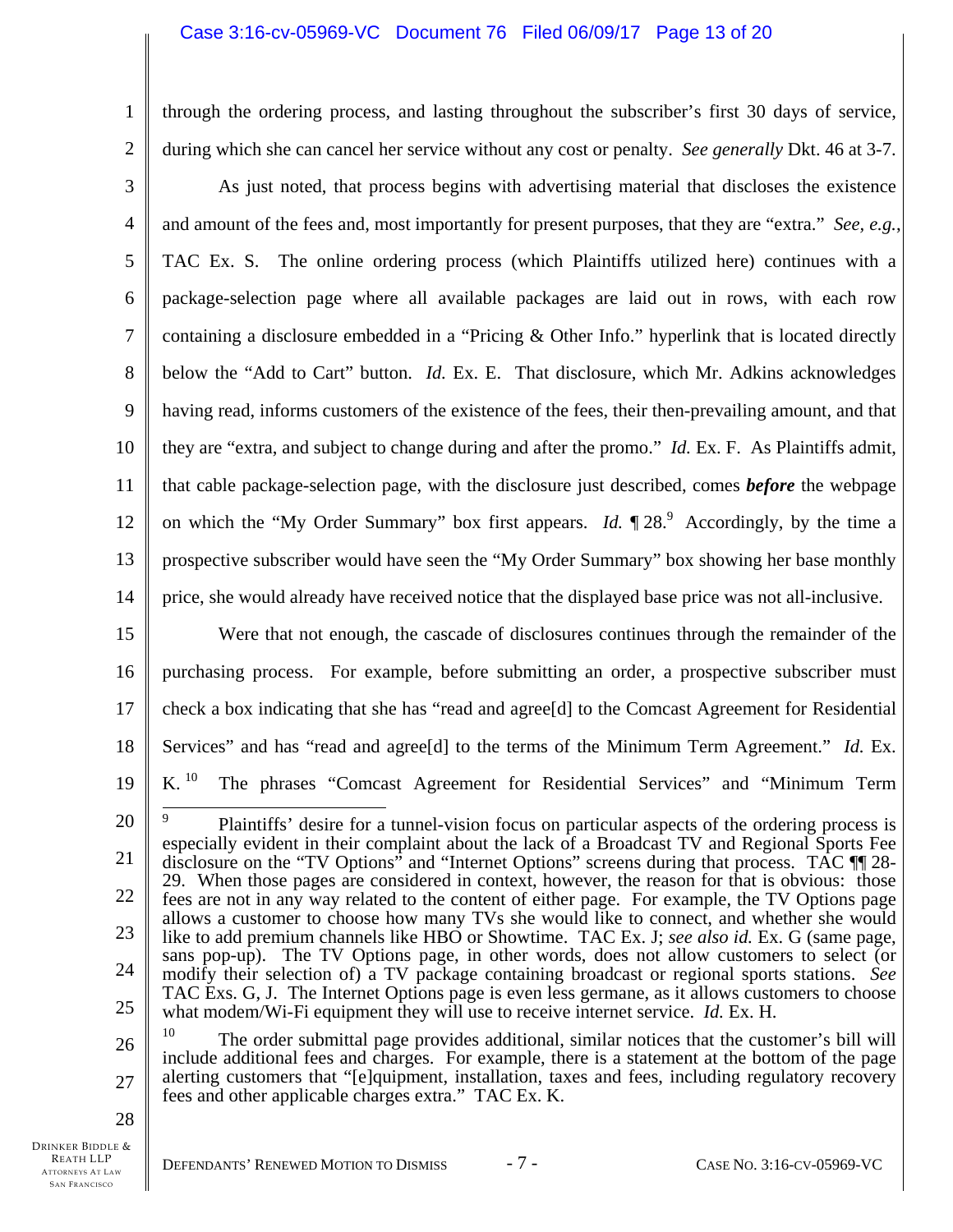### Case 3:16-cv-05969-VC Document 76 Filed 06/09/17 Page 14 of 20

Agreement" are both hyperlinks. When one clicks on the "Comcast Agreement for Residential

2 3 4 5 6 7 Services" hyperlink, a new window opens and displays the Subscriber Agreement, which provides (on the first page of the agreement) that the subscriber "agree[s] to pay all charges associated with the Service(s), including, but not limited to . . . permitted fees and cost recovery charges." *Id.* Ex. A  $\mathbb{I}$  2(a). And when one clicks on the "Minimum Term Agreement" hyperlink, Plaintiffs allege that the hyperlink opens a page which tells the customer that she is subject to

8 9 such an agreement that will go into effect within 30 days of service activation unless the customer cancels her service within that 30-day period, which the customer may do during that period "without incurring an early termination fee."  $Id$ . Ex.  $L$ .<sup>11</sup>

10 11 12 13 14 15 16 17 The Term Agreement provides that, "Equipment, installation, taxes and fees, including Broadcast TV Fee (currently up to \$6.50/mo.), Regional Sports Fee (currently up to \$4.50/mo.) and if XFINITY Digital Voice is included, regulatory recovery fees and other applicable charges (e.g. per-call or international charges) are extra, such charges and fees are subject to change during and after the term of this Agreement." TAC Ex. P (Term Agreement ¶ 4). The Term Agreement also advises the subscriber that cancellation within 30 days after service activation will be without penalty, *id.* ¶ 2, and that, if the subscriber does *not* cancel service within 30 days, the subscriber will be billed at the rates specified in the Term Agreement, *id.* ¶ 1.

18 19 20 21 22 23 Finally, each subscriber receives the first monthly bill within that same 30-day cancellation period. That bill shows the challenged fees (1) as additional charges above and beyond the base monthly service charge; and (2) broken out as individual line items in a section of the bill entitled, "Other charges and credits" (*not*, it should be noted, in the "Taxes and fees" section of the bill). *See* TAC Ex. N. at 3; *id.* R at 3; *id.* Ex. T at 3; *id.* Ex. V at 2; *id.* Ex. W at 3. That same page defines both of those fees: "The Broadcast TV Fee recovers a portion of the

24 25

1

28

27

<sup>26</sup>  11 11 The TAC is curiously silent on what information appears if one clicks on a second "minimum term agreement" hyperlink on the order submittal page (located, in Exhibit K, just below "Starter XF Double Play" in the top-left section of the screen. *Cf.* TAC ¶ 26 (noting that Mr. Adkins "decided to take screenshots . . . of nearly every page of the order process").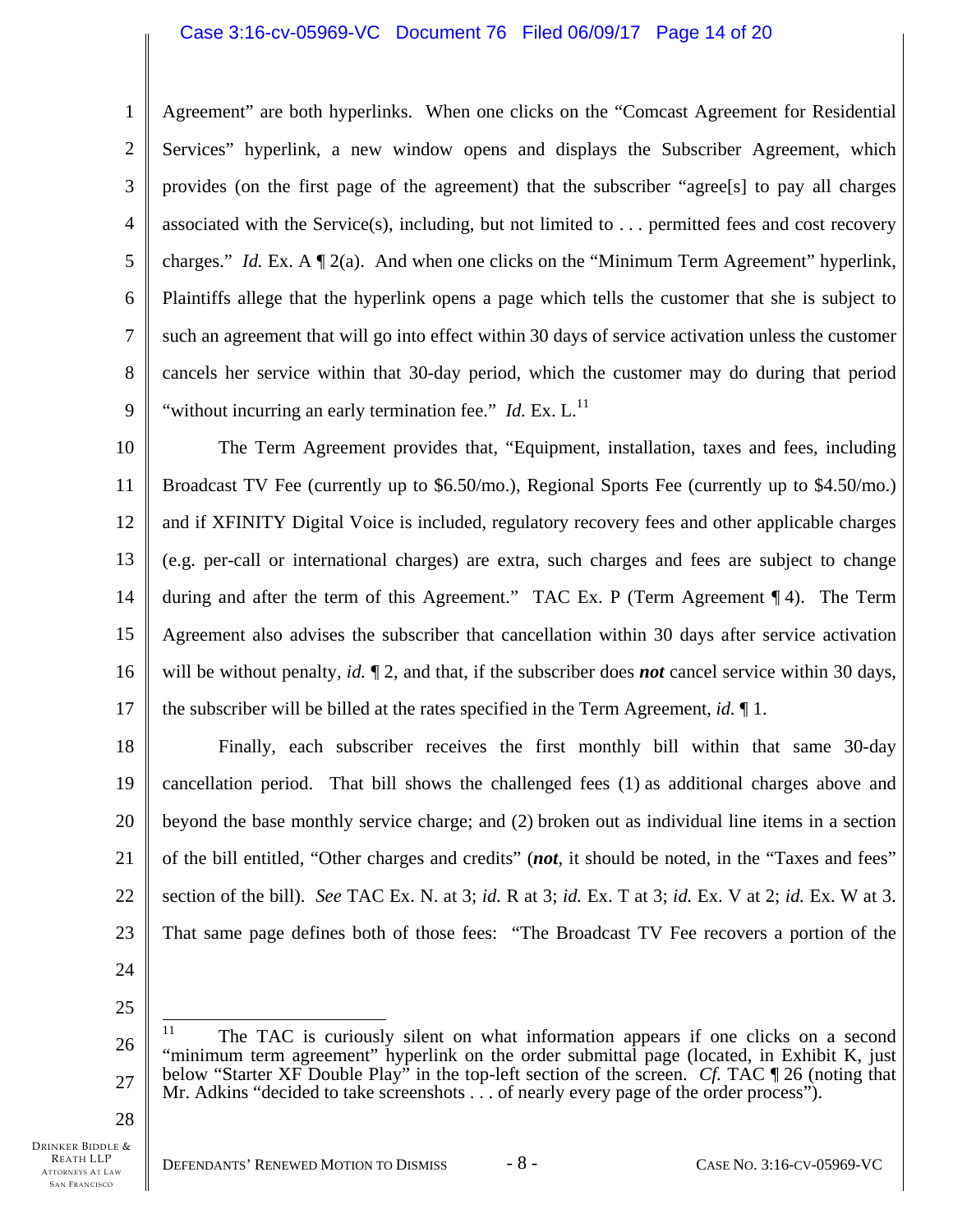### Case 3:16-cv-05969-VC Document 76 Filed 06/09/17 Page 15 of 20

1 2 costs of retransmitting television broadcast signals," and the "Regional Sports Fee recovers a portion of the costs to transmit certain regional sports networks." *E.g.*, *id.* Ex. R at 3.

The sum total of these disclosures compels the conclusion that a reasonable consumer would not be misled into thinking that the base price advertised in promotional materials, or displayed in the "My Order Summary" box, is the all-in (or even the all-in-except-for-taxes) price of cable service. It follows that Plaintiffs' consumer fraud claims should be dismissed.

7

3

4

5

6

# **D. Plaintiffs Have Not Stated A Claim For Intentional Misrepresentation (Count 3)**

8 9 10 11 12 The elements of intentional misrepresentation are: "(1) a misrepresentation (false representation, concealment, or nondisclosure); (2) knowledge of falsity (or scienter); (3) intent to defraud, i.e., to induce reliance; (4) justifiable reliance; and (5) resulting damage." *Robinson Helicopter Co. v. Dana Corp.*, 102 P.3d 268, 274 (Cal. 2004). Plaintiffs' own allegations confirm that they cannot satisfy this test.

13 14 15 16 17 18 19 20 21 22 23 24 25 26 27 28 For the reasons stated in Section III.C, *supra*, Plaintiffs cannot show the existence of any actual misrepresentation or resulting damage. Nor can they show that they *justifiably* relied on the "representation" that there would be no add-ons to their base prices save taxes and other government levies. That is because, in "an action for fraud under California law, recovery shall be denied '[i]f the conduct of the plaintiff [in relying upon a misrepresentation] in the light of his own intelligence and information was manifestly unreasonable.'" *Davis*, 691 F.3d at 1163 (quoting *Broberg v. Guardian Life Ins. Co. of Am.*, 90 Cal. Rptr. 3d 225, 232 (Cal. Ct. App. 2009) (alterations in original). Mr. Adkins, for example, admits that he saw, clicked on, read, and took a screenshot of the detailed disclosures contained in the "Pricing & Other Info." link. *See* TAC  $\P$ [24, 27 & Ex. F. Mr. Robertson is in a similar boat; although he does not admit to having read the fee disclosures before purchasing service, he does concede that he received a direct-mail advertisement containing the disclosure, *id.* ¶¶ 56-57 & Ex. S; that he went through the online ordering process, *id.* ¶¶ 58-59 (which, as Mr. Adkins's experience shows, is littered with disclosures of the fees, their current amounts, the fact that they are "extra," and that they are "subject to change during and after" the period of any term contract); and that he received a monthly bill (within a month of signing up for service), *id.* ¶ 70, which presented the fees in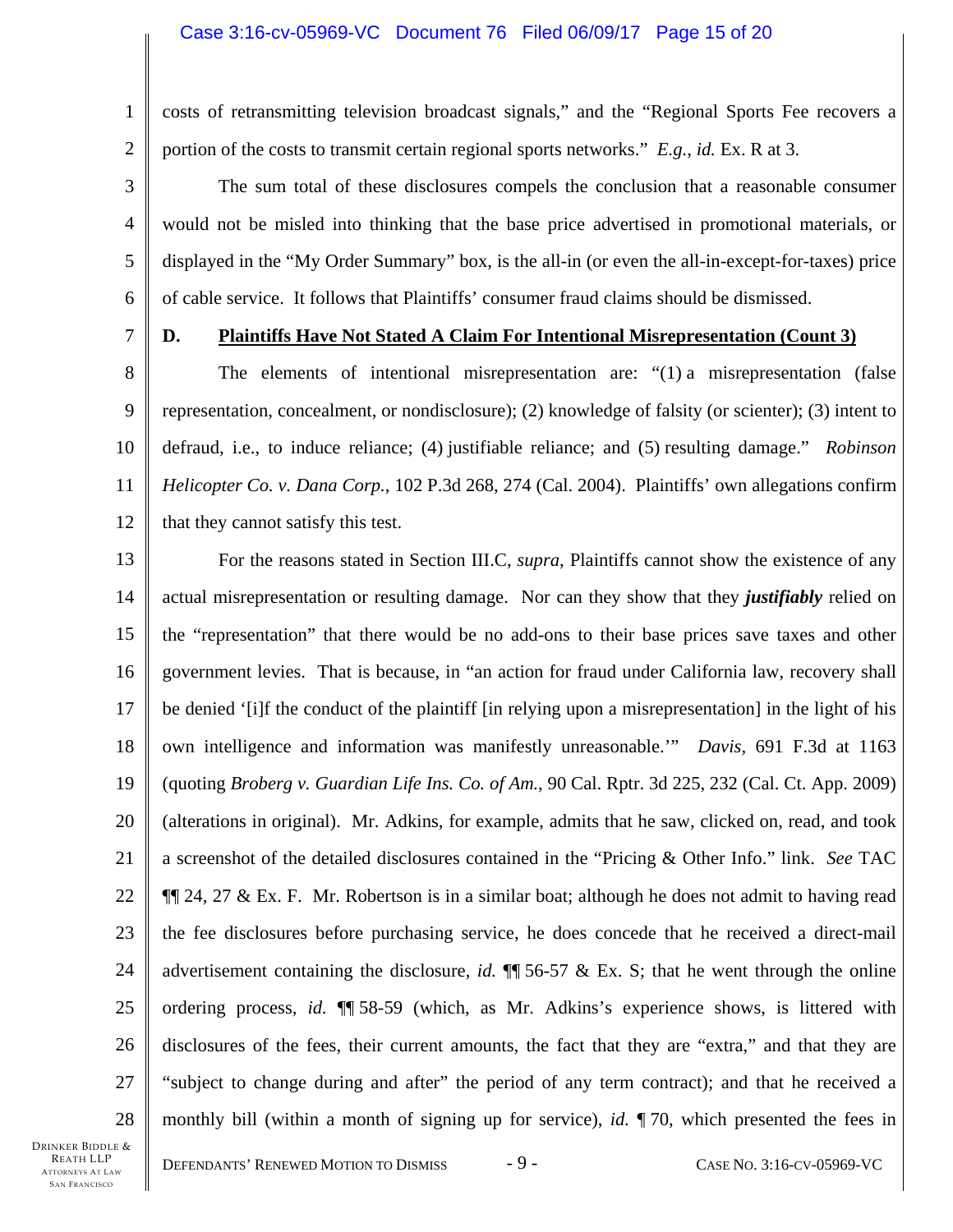# Case 3:16-cv-05969-VC Document 76 Filed 06/09/17 Page 16 of 20

1 2 3 4 5 6 separate line items in the "Other Charges & Credits" section of his bill (*not* in the "Taxes, Surcharges & Fees" section) and defined both fees. He offers no explanation for how, in the face of the foregoing, it would have been "justifiable" to maintain his alleged belief that all he would pay was a base price of \$44.99 plus tax. Nor could he. *See Davis*, 691 F.3d at 1163 ("where, as here, the parties to an agreement deal at arm's length, it is not reasonable to fail to read a contract before signing it." (citing cases)).

7 8 9 10 11 12 13 14 15 16 Finally, Plaintiffs plead no facts showing either knowledge of falsity or intent to defraud. Instead, they rely on what amounts to a close cousin of *res ipsa loquitur*: Because Comcast's representations are, in their view, misleading, Comcast must have (1) known of their falsity and (2) intended for Plaintiffs and other prospective subscribers to rely on them. There are several problems with that reasoning. First, for the reasons noted immediately above and in Section III.C, the representations in question would not be materially misleading to a reasonable consumer. Second, the fact that a statement, viewed in isolation, might *confuse* a consumer does not automatically raise a plausible inference that a defendant *intended* to confuse a consumer. *See Bell Atlantic Corp. v. Twombly*, 550 U.S. 544, 570 (2007) (emphasizing that complaints must state enough facts to "nudge" their claims "across the line from conceivable to plausible").

17 18 19 20 21 22 23 24 25 Such an inference would be particularly implausible here, given the number and variety of channels through which current and prospective subscribers are informed about the fees. Indeed, if Plaintiffs were correct that Defendants were attempting to dupe prospective customers by hiding the fees or passing them off as government levies, Defendants' efforts would rank as one of the worst-run frauds in history. For example, Plaintiffs acknowledge (as they must) that Comcast Cable's print advertising, TAC Ex. S, online-ordering process, *id.* Exs. E-F, Term Agreements, *id.* Exs. P, X, and billing statements, *id.* Exs. N, R, T, V, W, all disclose (1) the existence of the fees; (2) the then-prevailing amount of the fees; and (3) that the fees are "extra" charges above and beyond subscribers' base monthly package price.<sup>12</sup> Similarly indisputable is

26

<sup>27</sup>  12 Moreover, although these matters are outside the record for purposes of this Motion, Defendants have also pointed out that: (i) Comcast Cable fully disclosed *both* fees when they were first deployed, sending notices of the fees to Local Franchising Authorities across the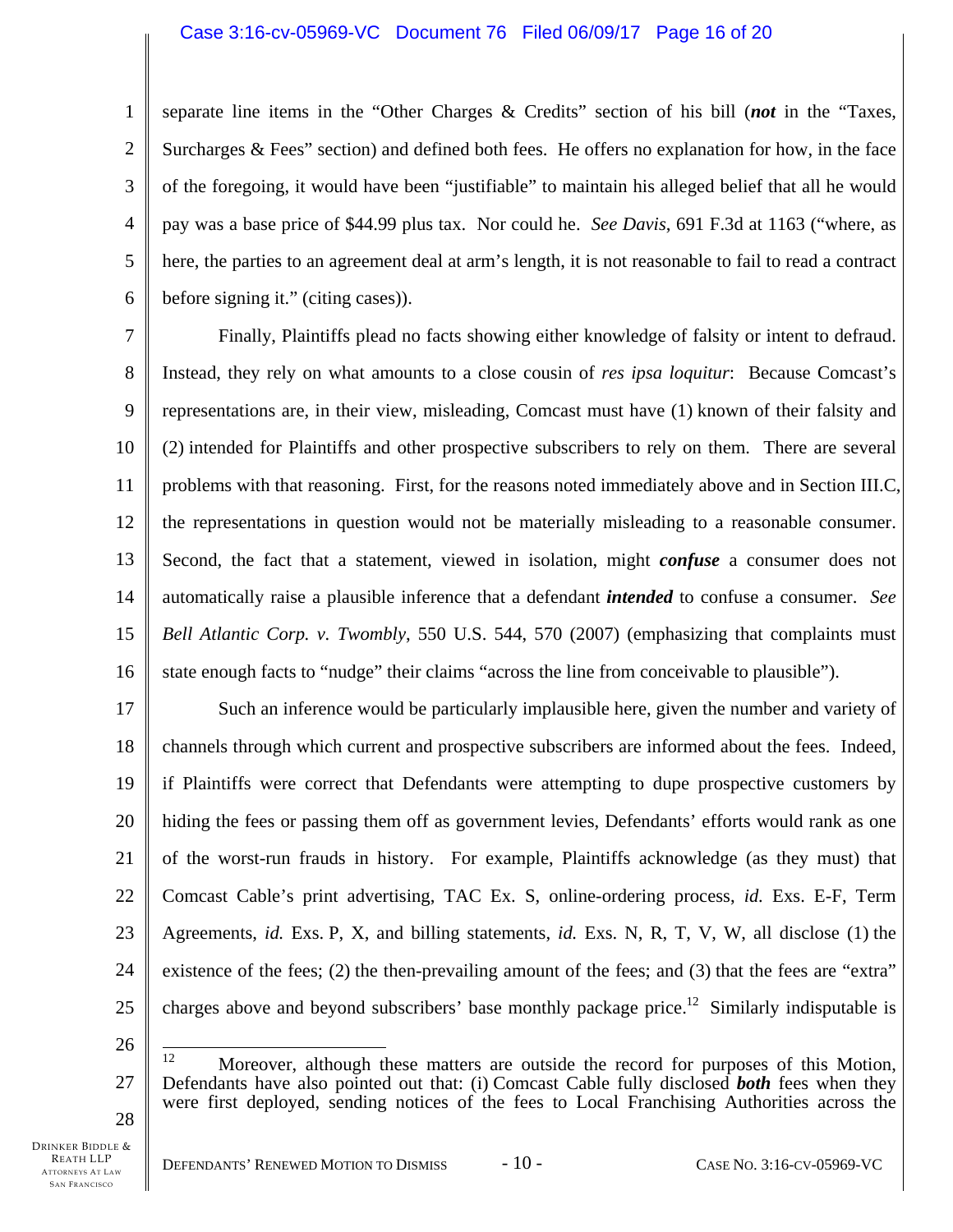# Case 3:16-cv-05969-VC Document 76 Filed 06/09/17 Page 17 of 20

1 2 3 4 5 that their contracts gave them the ability to terminate their service within the first 30 days (*i.e.*, after receiving *all* of the disclosures canvassed above) entirely without penalty. *Id.* Exs. P, X. Nor, for that matter, can they gainsay the fact that the FCC has held that retransmission consent costs may be passed through to subscribers. <sup>13</sup> Defendants, in other words, have provided numerous disclosures throughout the various phases of the customer experience.

6 7 Because Plaintiffs have not alleged any of the elements of intentional misrepresentation, let alone all of them, it follows that this claim should be dismissed.

8

# **E. Plaintiff Robertson's Claims Are Not Pleaded with Particularity (Counts 3 through 6)**

9 10 11 12 13 Rule 9(b) requires that allegations sounding in fraud must be pleaded with particularity. In other words, "[a]verments of fraud must be accompanied by 'the who, what, when, where, and how' of the misconduct." *Kearns v. Ford Motor Co.*, 567 F.3d 1120, 1124 (9th Cir. 2009). Plaintiffs' UCL, FAL, CLRA, and misrepresentation claims are all subject to this requirement. *See Tomek v. Apple, Inc.*, 636 F. App'x 712, 713-14 (9th Cir. 2016); *Kearns*, 567 F.3d at 1125.

14 15 16 17 18 19 20 Plaintiffs' disparate responses to the Court's dismissal of the SAC aptly illustrate the need for and utility of the particularity requirement. On the one hand, Mr. Adkins responded by pleading a host of additional facts, which—although they do not state a claim—do at least set forth the "who, what, when, where, and how" of the alleged conduct. *Kearns*, 567 F.3d at 1124; *see generally* TAC ¶¶ 21-49 & Exs. A, E-N, P. For example, Mr. Adkins acknowledges reading a disclosure of the challenged fees prior to even commencing the cable-ordering process. *See* Sections III.C-D, *supra*; TAC ¶ 24 & Ex. F. Mr. Robertson, on the other hand, has withheld that

21

22 23 24 25 26 country, Ex. L. to the Revised Declaration of Claudia Salcedo, Dkt. 51; (ii) the fees are also disclosed in rate cards sent to subscribers annually, *id.* Exs. G-H; (iii) subscribers are sent a personalized video walkthrough of their first bill that specifically calls out the fees in question, *id.* Ex. Q; and (iv) Comcast Cable's publicly available website contains several different webpages on which the fees are explained, *see* https://customer.xfinity.com/help-andsupport/billing/understand-your-bill/ (stating in Section 9 that there will be "other fees" including "broadcast TV fees"); https://customer.xfinity.com/help-and-support/billing/most-common-taxesfees-surcharges-on-your-bill ("**Broadcast TV Fee.** The Broadcast TV Fee is an itemized fee that recovers a portion of the costs of retransmitting broadcast television signals." (emphasis in original)); *id.* ("**Regional Sports Network Fee.** The Regional Sports Network Fee is an itemized fee that recovers a portion of the costs of distributing regional sports networks." (same)).

27 13 *See supra* note 2.

28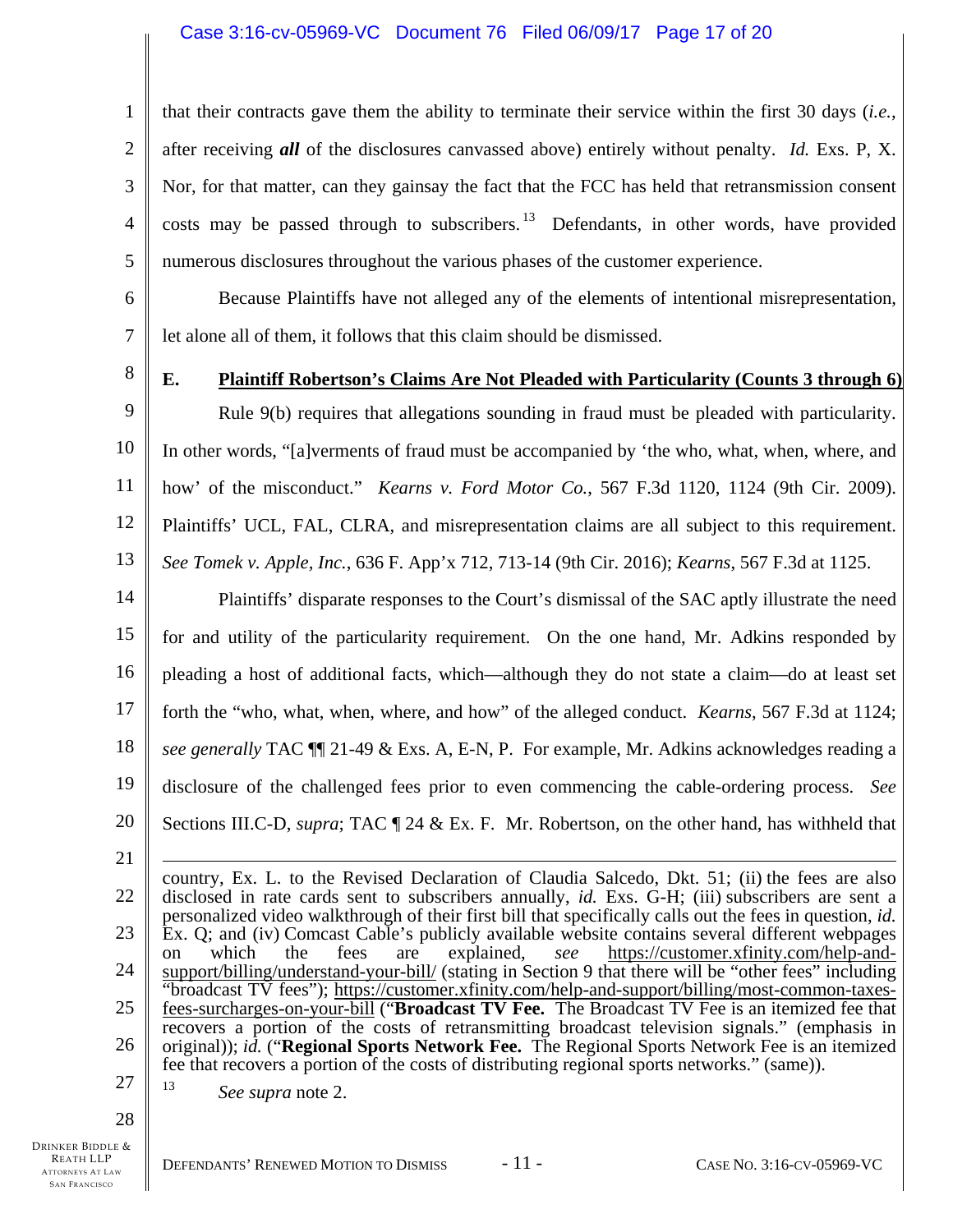# Case 3:16-cv-05969-VC Document 76 Filed 06/09/17 Page 18 of 20

1 2 3 4 5 6 7 8 9 10 11 12 13 14 additional detail—a decision that both hints at what those details would reveal and that once again prevents him from satisfying Rule 9. In terms of *what* he saw during the ordering process, he says only that "[t]he web pages [he] viewed during the online purchase process were *substantially similar in format, style, and content* to the pages viewed by Plaintiff Dan Adkins, differing primarily in the prices and the specific included features." TAC ¶ 60 (emphasis added) (citation omitted). But he does not say *what* disclosures were displayed on each of the pages during his signup process; *how*, if at all, he was forced to acknowledge or agree to them prior to signing up for service; nor even *how* he signed up for service, *see id.* ¶ 66 ("Mr. Robertson either placed the order himself via the online order submittal webpage after speaking with [a] chat agent, or the chat agent placed the order for him"). In short, Mr. Robertson must be held to the same burden as his co-plaintiff: pleading with particularity the facts concerning the fraud he alleges. Because he has failed to do so, his claims should be dismissed. And because he has failed to do so despite a number of amendments (and despite guidance from the Court to detail his experiences in pleading the TAC), that dismissal should be with prejudice.

15

16

17

## **F. Plaintiffs' Claims Are Barred By The Voluntary Payment Doctrine (All Counts)**

Plaintiffs' claims are barred by the voluntary payment doctrine because, as the TAC confirms, they were fully aware of the fees' existence and amount before they paid them.

18 19 20 21 22 23 24 25 The voluntary payment doctrine provides that a "payment voluntarily made with knowledge of the facts affords no ground for an action to recover it back." *Am. Oil Serv. v. Hope Oil Co.*, 15 Cal. Rptr. 209, 213 (Cal. Ct. App. 1961); *Steinman v. Malamed*, 111 Cal. Rptr. 3d 304, 307-11 (Cal. Ct. App. 2010); *W. Gulf Oil Co. v. Title Ins. & Tr. Co.*, 206 P.2d 643, 648 (Cal. Ct. App. 1949). The rule rests on the recognition that "[t]o allow a person who has made payment of a disputed debt later to seek restitution from the creditor, would be to permit him, by postponing suit, to choose his own time and place for litigation and to change his position from that of a

DRINKER BIDDLE & REATH LLP ATTORNEYS AT LAW SAN FRANCISCO 28

26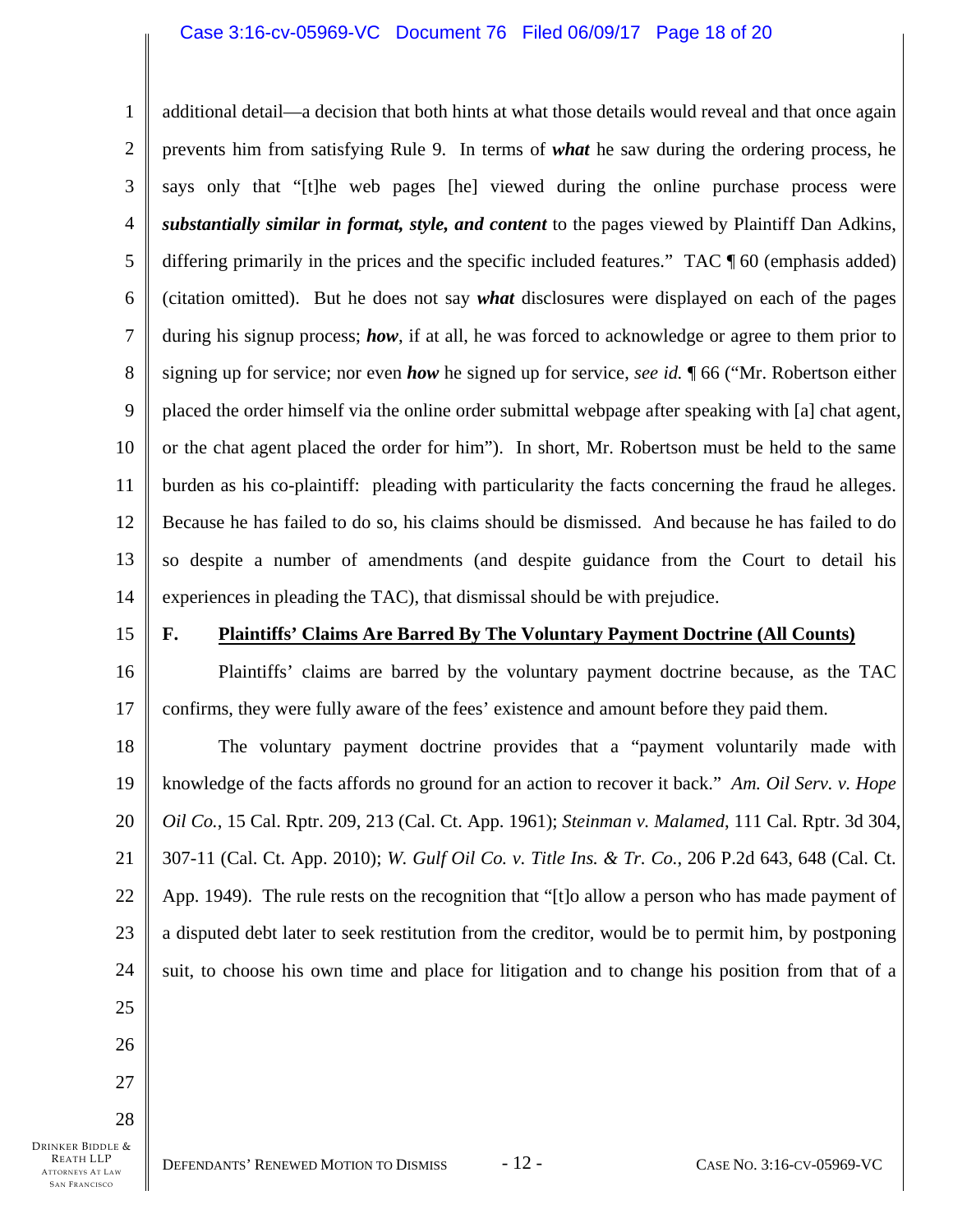1 2 defendant to that of a plaintiff, which would be unfair to the other party." Restatement (First) of Restitution § 71 cmt. b  $(1937).$ <sup>14</sup>

3 4 5 6 7 8 9 10 That opportunistic deferral of suit is exactly what Plaintiffs have done here. Indeed, they admit as much by alleging that, after studying their bills and learning (allegedly for the first time<sup>15</sup>) that they would be charged a Broadcast TV and Regional Sports Fee, TAC ¶¶ 44, 70, they decided to "stand on the contract and to demand that Comcast honor the terms it had promised [them]," *id.* ¶¶ 50, 73—not by protesting and refusing to pay the fees in question, but by paying the fees and then filing suit to attempt to recoup them. That is precisely the sort of "change [in] position from that of a defendant to that of a plaintiff" that the voluntary payment doctrine seeks to prevent. Restatement (First) of Restitution § 71 cmt.  $b$ .<sup>16</sup>

11

# **G. Plaintiffs Have Not Stated A Claim For Equitable Relief (Counts 3 through 8)**

12 13 14 15 16 17 18 A fundamental prerequisite of a claim for equitable relief is that the plaintiff must lack an adequate remedy at law. *See, e.g.*, *Morales v. Trans World Airlines, Inc.*, 504 U.S. 374, 381 (1992) ("It is a basic doctrine of equity jurisprudence that courts of equity should not act . . . when the moving party has an adequate remedy at law."). That is true of any claim for equitable relief, including claims for injunctive relief under the UCL and CLRA. *See Prudential Home Mortg. Co. v. Superior Court*, 78 Cal. Rptr. 2d 566, 573 (Cal. Ct. App. 1998); *Nguyen v. Nissan N. Am., Inc.*, No. 16-5591, 2017 WL 1330602, at \*4-5 (N.D. Cal. Apr. 11, 2017).

19

<sup>20</sup>   $14$ 14 Although the voluntary payment doctrine is an affirmative defense, like any affirmative defense, *see Scott v. Kuhlmann*, 746 F.2d 1377, 1378 (9th Cir. 1984), it can be resolved on the pleadings if the relevant facts are clear from the face of the complaint.

<sup>21</sup>  22 <sup>15</sup> *Contra* TAC ¶ 24 (acknowledging that Mr. Adkins read the Pricing & Other Info. disclosure in full—twice—on the first page of the ordering process); TAC Ex. F (reproducing disclosures that appear after clicking on Pricing & Other Info. hyperlink).

<sup>23</sup>  24 25 26 27 <sup>16</sup> Making matters worse, Plaintiffs also failed to avail themselves of their right to cancel their service without penalty within 30 days of service activation. *See* TAC Ex. P ¶ 2 (giving subscribers with Term Agreements 30 days in which to cancel service without penalty); *id.* ¶ 1 ("If you do not cancel this Agreement within 30 days of the date of service installation/activation, as applicable, you will be billed for the services at the rates specified under the Offer."); https://customer.xfinity.com/help-and-support/account/comcast-customer-guarantee (describing ability to cancel within 30 days without charge or penalty); *see also* TAC Ex. K (showing cancellation policy on Comcast cable order submittal page); *cf.* TAC Ex. A ¶ 9(b) ("Unless you have signed a minimum term addendum, you may terminate this Agreement for any reason at any time  $\dots$ .").